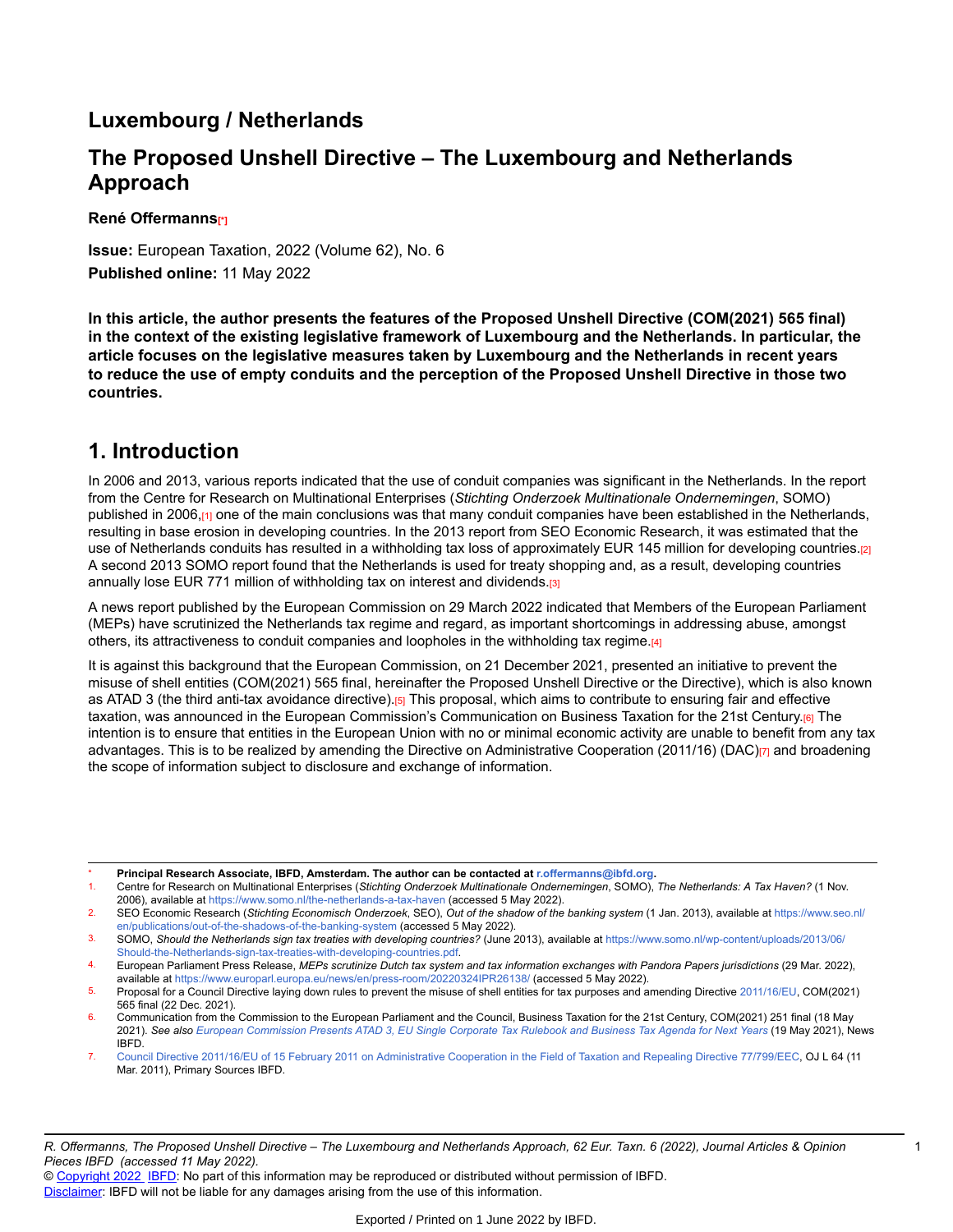It may be noted that, when drafting its proposal on appropriate measures to tackle the misuse of shell entities for tax purposes, the European Commission, as mentioned in the Explanatory Memorandum, drew on an extensive study conducted by the IBFD (2021).[8]

The EU proposal, in particular, targets Luxembourg, Ireland and the Netherlands, which are famous conduit company locations in Europe.<sub>[9]</sub>

This article focuses on the legislative measures taken by Luxembourg and the Netherlands in recent years to reduce the use of empty conduits and the perception of the recent EU proposal in those two countries.

# **2. The Directive Proposal**

The Proposed Unshell Directive targets companies that seem to be engaged in an economic activity but, in reality, do not carry out an activity. In determining whether a company lacks substance and must be classified as a shell company with the related tax consequences, such as exchange of information and the non-application of the tax treaty between the country where the shell company is established and the country of the shareholder, the Directive contains several steps, which are described in brief.<sub>[10]</sub>

Under the first step, included in article 6 of chapter II, undertakings with a lack of substance have to report this to their tax administration if they cross all of the following three gateways:

- more than 75% of an entity's overall revenue in the previous two tax years is relevant income, as defined in article 4 of the Directive, that is not derived from its business activities;
- a company receives more than 60% of its income through transactions linked to another jurisdiction, or passes this relevant income on to foreign companies situated abroad, or more than 60% of the book value of the undertaking's assets was located outside the Member State of the undertaking in the preceding two tax years; and
- the administration of day-to-day operations and the decision-making on significant functions are outsourced.

The scope of the gateways is not entirely clear. A question that arises, for example, is whether the Directive applies to a local holding company of an operational company that distributed dividends received to another company. The answer could be that it is covered because the holding may either receive relevant income from cross-border transactions and/or distribute this relevant income received cross-border. What should be decisive then is whether the holding was mainly established for tax avoidance purposes.

The definition of relevant income is very broad and includes interest and other income from financial assets, including crypto assets, royalties and any other income generated from intellectual or intangible property or tradable permits, dividends and income from the disposal of shares, income from financial leasing, income from immovable property, income from movable property other than cash, shares or securities held for private purposes with a book value of more than EUR 1 million, income from insurance, banking and other financial activities and income from services that the undertaking has outsourced to other associated enterprises.

What is surprising is the inclusion of immovable property, in particular, gains from the sale of immovable property, as it is difficult to see how it can be used for cash flow purposes since it is always taxed in the situs state. It can, however, be used for money laundering purposes.

A carve-out applies, amongst others, for companies that have a transferable security that trades or is listed on a regulated market or multilateral trading facility, regulated financial activities, certain holding activities, and companies that have at least five full-time employees or staff members who only carry out activities generating relevant income. In this context, it must be clarified whether or not these companies are obliged to report, in their tax return, that they qualify for one of the exemptions.

In summary, the carve-outs cover situations with sufficient transparency or substance and situations in which a company most likely is not established for tax avoidance purposes.

P. Pistone et al., Abuse through the Use of Shell Companies and [Arrangements](https://research.ibfd.org/#/doc?url=/linkresolver/static/itaxs_2021_07_int_1%23itaxs_2021_07_int_1) for Tax Purposes in the European Union: Feedback on the EU Consultation *by the IBFD Task [Force](https://research.ibfd.org/#/doc?url=/linkresolver/static/itaxs_2021_07_int_1%23itaxs_2021_07_int_1) on EU Law*, 4 Intl. Tax Stud. 7 (2021), Journal Articles & Opinion Pieces IBFD.

<sup>9.</sup> *See* I.K. Krišto & E. Thirion, *An Overview of Shell Companies in the European Union*, European Parliamentary Research Service Study PE 627.129 (Oct. 2018), available at [https://www.europarl.europa.eu/cmsdata/155724/EPRS\\_STUD\\_627129\\_Shell%20companies%20in%20the%20EU.pdf](https://www.europarl.europa.eu/cmsdata/155724/EPRS_STUD_627129_Shell%20companies%20in%20the%20EU.pdf) and J. Damgaard, T. Elkjaer, & N. Johannesen, *The Rise of Phantom Investments*, Fin. & Dev. 11 (Sept. 2019), available at [https://www.imf.org/external/pubs/ft/fandd/2019/09/](https://www.imf.org/external/pubs/ft/fandd/2019/09/pdf/the-rise-of-phantom-FDI-in-tax-havens-damgaard.pdf) [pdf/the-rise-of-phantom-FDI-in-tax-havens-damgaard.pdf](https://www.imf.org/external/pubs/ft/fandd/2019/09/pdf/the-rise-of-phantom-FDI-in-tax-havens-damgaard.pdf).

<sup>10.</sup> For a detailed description see O. Popa, Proposal for an EU Directive Laying Down Rules to Prevent the Misuse of Shell Entities for Tax Purposes [\(Unshell\):](https://research.ibfd.org/#/doc?url=/linkresolver/static/et_2022_04_e2_1%23et_2022_04_e2_1) *[Seven Steps towards Disgrace or Redemption](https://research.ibfd.org/#/doc?url=/linkresolver/static/et_2022_04_e2_1%23et_2022_04_e2_1)*, 62 Eur. Taxn. 4 (2022), Journal Articles & Opinion Pieces IBFD.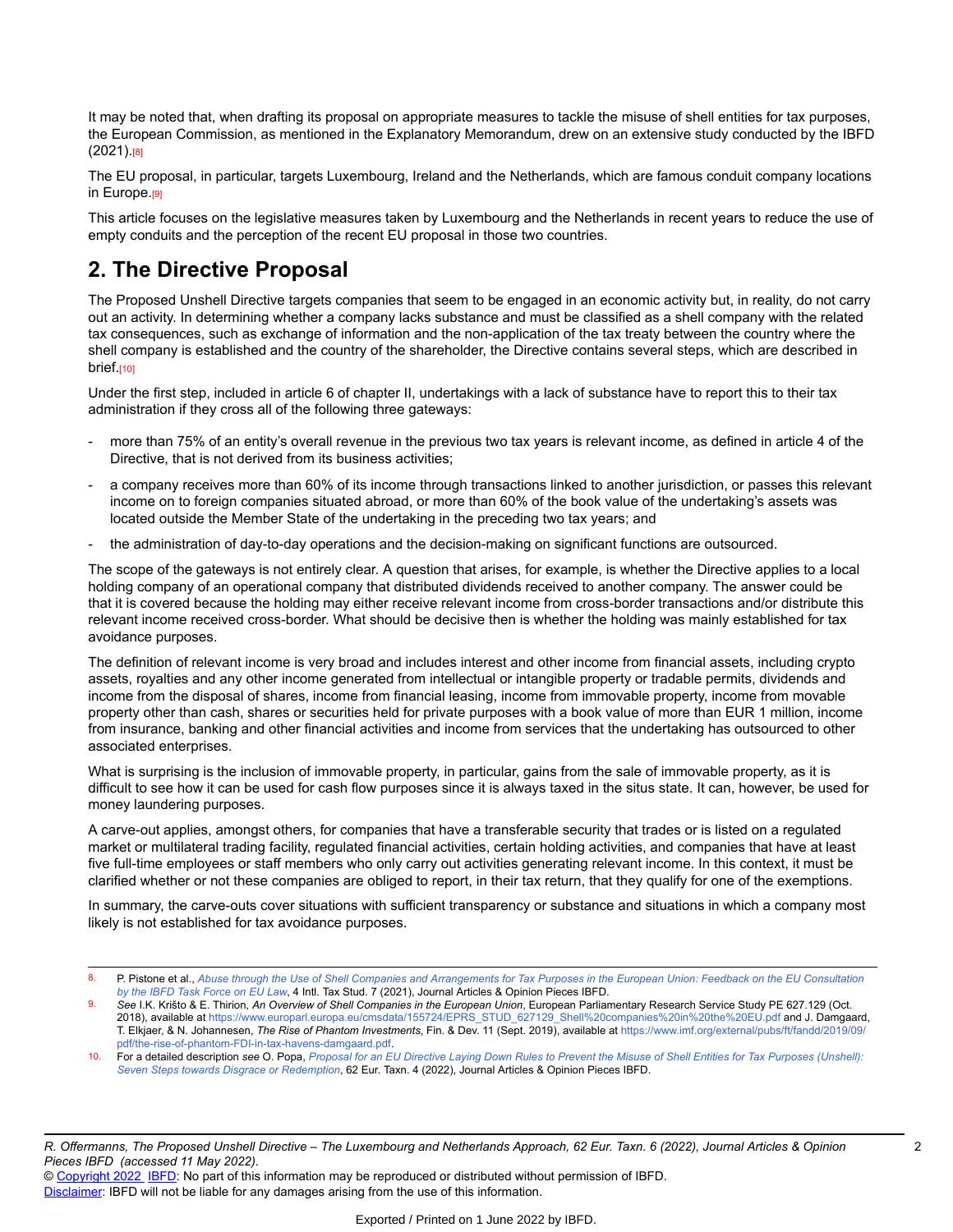Under the second step, included in article 7 of chapter II, companies that have met the three gateways have to provide information about their substance in an annex to their tax return. The information to be submitted concerns the premises of the company, its bank accounts, as well as the tax residency of its directors and employees.

The main substance requirements of the Directive include a provision that at least one director be resident in the Member State of the undertaking or live close to that state. That director must be qualified to make relevant decisions regarding the business activities of the entity and to generate income or invest in assets. The director must actively and independently use their authorization and they may not be employed by a non-associated enterprise or be the director of such an entity. The latter requirement means that a directorship cannot be outsourced and that, in order to meet this requirement, a company must have at least one in-house director who makes relevant decisions.

Alternatively, the majority of employees must be resident in the Member State of the undertaking or live in the border region and must be qualified to carry out activities that generate relevant income.

The undertaking must have at least one bank account in the European Union and have premises in a Member State that are intended for its exclusive use.

Article 8 of chapter II concerns the third step, pursuant to which companies that declare that they meet all indicators of minimum substance will be presumed to have a minimum level of substance for the tax year. However, companies that do not meet one of the substance indicators or do not provide satisfactory supporting documentation are presumed to be a shell entity.

The fourth step is included in article 9 of chapter II and grants entities the possibility to rebut the presumption that they are a shell company. Those entities are then granted the chance to prove that they have substance and are not being used for tax abuse purposes. This can be done by presenting additional evidence, for example, concerning a commercial reason for their establishment, the profile of their employees and the fact that important decisions are being taken in their country of tax residence.

If the rebuttal succeeds, it may remain valid for a period of five years, provided the factual and legal circumstances of the company remain unchanged.

Under a fifth step, i.e. article 10 of chapter II, companies that pass the gateways of step one and have a lack of substance may still be relieved of the Proposed Unshell Directive obligations if they prove that they are being used for genuine business activities and that a tax motive is lacking. What is important is that the undertaking performed and continuously had control over, and bore the risks of, the business activities that generated the relevant income or, in the absence of income, the undertaking's assets.

A difficulty may be proof that a company bears the risk of the relevant income and can freely decide whether or not to distribute this income. This may result in disputes with tax administrations.

An exemption remains valid for five years, provided the factual and legal circumstances of the undertaking, including of the beneficial owner(s) and the group, remain unchanged.

The sixth step concerns the tax consequences arising when a company is classified as a shell company. Article 11 of chapter II of the proposal provides that, in that scenario, the entity will not be entitled to tax relief, the benefits of the treaty network of its country of residence and EU benefits, such as the EU [Parent-Subsidiary](https://research.ibfd.org/#/doc?url=/linkresolver/static/tt_e2_79_eng_2011_tt%23tt_e2_79_eng_2011_tt) Directive (2011/96)<sub>[11]</sub> and the EU [Interest and](https://research.ibfd.org/#/doc?url=/linkresolver/static/tt_e2_82_eng_2003_tt%23tt_e2_82_eng_2003_tt) [Royalties Directive \(2003/49\)](https://research.ibfd.org/#/doc?url=/linkresolver/static/tt_e2_82_eng_2003_tt%23tt_e2_82_eng_2003_tt).[12] This will be ensured by denying a tax residence certificate or by issuing a tax residence certificate specifying that it concerns a shell company. This could mean that the Luxembourg or Netherlands participation exemption will no longer apply because it constitutes implementation of the Parent-Subsidiary Directive. The Directive does not apply to payments to and by the shell company and income from the shell company will be taxed in the hands of its shareholders.

Another important issue is the denial of treaty benefits.[13] The Court of Justice of the European Union (ECJ) has repeatedly decided that secondary EU law, such as a Directive, supersedes tax treaties.[14] As a next step, however, national law has to apply the same rule, which is the case in Luxembourg and the Netherlands. Under the tax treaties that Luxembourg and the Netherlands have with other EU Member States, a denial of treaty benefits seems possible. All treaties that Luxembourg has signed with other EU Member States are covered by the Multilateral Instrument (MLI), which contains, as one of its minimum

- 13. I. Panzeri, *Tax Treaties versus EU Law: Which Should [Prevail?](https://research.ibfd.org/#/doc?url=/linkresolver/static/et_2021_04_e2_6%23et_2021_04_e2_6)*, 61 Eur. Taxn. 4 (2021), Journal Articles & Opinion Pieces IBFD.
- 14. The leading case in this respect is IT: ECJ, 15 July 1964, [Case C-6/64,](https://research.ibfd.org/#/doc?url=/linkresolver/static/ecjd_6_64%23ecjd_6_64) *Flaminio Costa v. ENEL*, Case Law IBFD.

<sup>11.</sup> Council Directive 2011/96/EU on the common system of taxation applicable in the case of parent companies and [subsidiaries](https://research.ibfd.org/#/doc?url=/linkresolver/static/tt_e2_79_eng_2011_tt%23tt_e2_79_eng_2011_tt) of different Member States, OJ L 345/8 (2011), Primary Sources IBFD.

<sup>12.</sup> Council Directive [2003/49/EC](https://research.ibfd.org/#/doc?url=/linkresolver/static/tt_e2_82_eng_2003_tt%23tt_e2_82_eng_2003_tt) of 3 June 2003 on a Common System of Taxation Applicable to Interest and Royalty Payments Made Between Companies of [Different](https://research.ibfd.org/#/doc?url=/linkresolver/static/tt_e2_82_eng_2003_tt%23tt_e2_82_eng_2003_tt) Member States, OJ L 157 (2003), Primary Sources IBFD.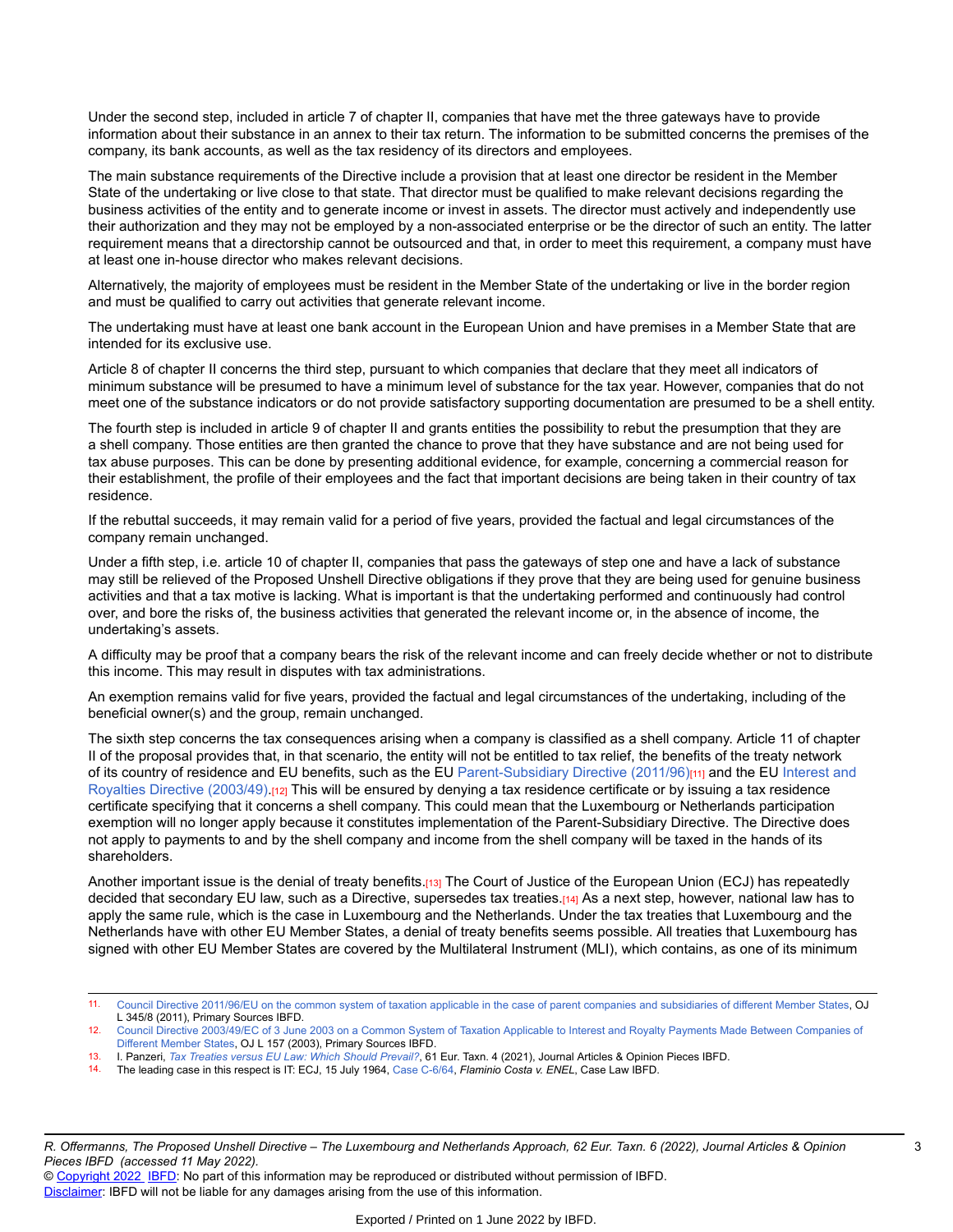standards, a provision on the denial of treaty benefits,[15] except for the tax treaties with Cyprus and France, which contain a principal purpose test instead. The MLI is not yet effective for the treaties with Bulgaria, Italy and Romania. The situation is slightly different for the Netherlands. The treaties with Bulgaria, Denmark and Ireland are not covered by the MLI, but those treaties contain a principal purpose test to deny treaty benefits. Spain is also not covered but the Netherlands intends to renegotiate the treaty, which should then contain an abuse provision. A treaty signed with Cyprus in 2021 is not yet effective and not covered by the MLI, but that treaty also contains a principal purpose test to deny treaty benefits.[16] Finally, the MLI is not yet effective for the treaty with Germany, which contains a provision allowing for the application of domestic abuse provisions.

Article 13 of chapter II of the Proposed Unshell Directive provides for automatic exchange of information of the company information received, which is the seventh and last step. This information will be exchanged within 30 days from the date the administration obtains such information. Based on article 15 of the Proposed Unshell Directive, Member States may request that another Member State conduct a tax audit if they believe that the entity has not met its obligations under the Directive.

Finally, the substance requirements of the Directive are a minimum standard because stricter domestic substance rules may be applied with the result that a company will be regarded as having no substance or as not being the beneficial owner of an income flow.

The scope of the Proposed Unshell Directive can be summarized as follows:

15. Multilateral [Convention](https://research.ibfd.org/#/doc?url=/linkresolver/static/tt_o2_02_eng_2016_tt__td1%23tt_o2_02_eng_2016_tt__td1) to Implement Tax Treaty Related Measures to Prevent Base Erosion and Profit Shifting (24 Nov. 2016), Treaties & Models IBFD.<br>16. Cynnus and the Netherlands signed a tax treaty on 1 June 2021 (no

Cyprus and the Netherlands signed a tax treaty on 1 June 2021 (not yet effective).

R. Offermanns, The Proposed Unshell Directive - The Luxembourg and Netherlands Approach, 62 Eur. Taxn. 6 (2022), Journal Articles & Opinion *Pieces IBFD (accessed 11 May 2022).*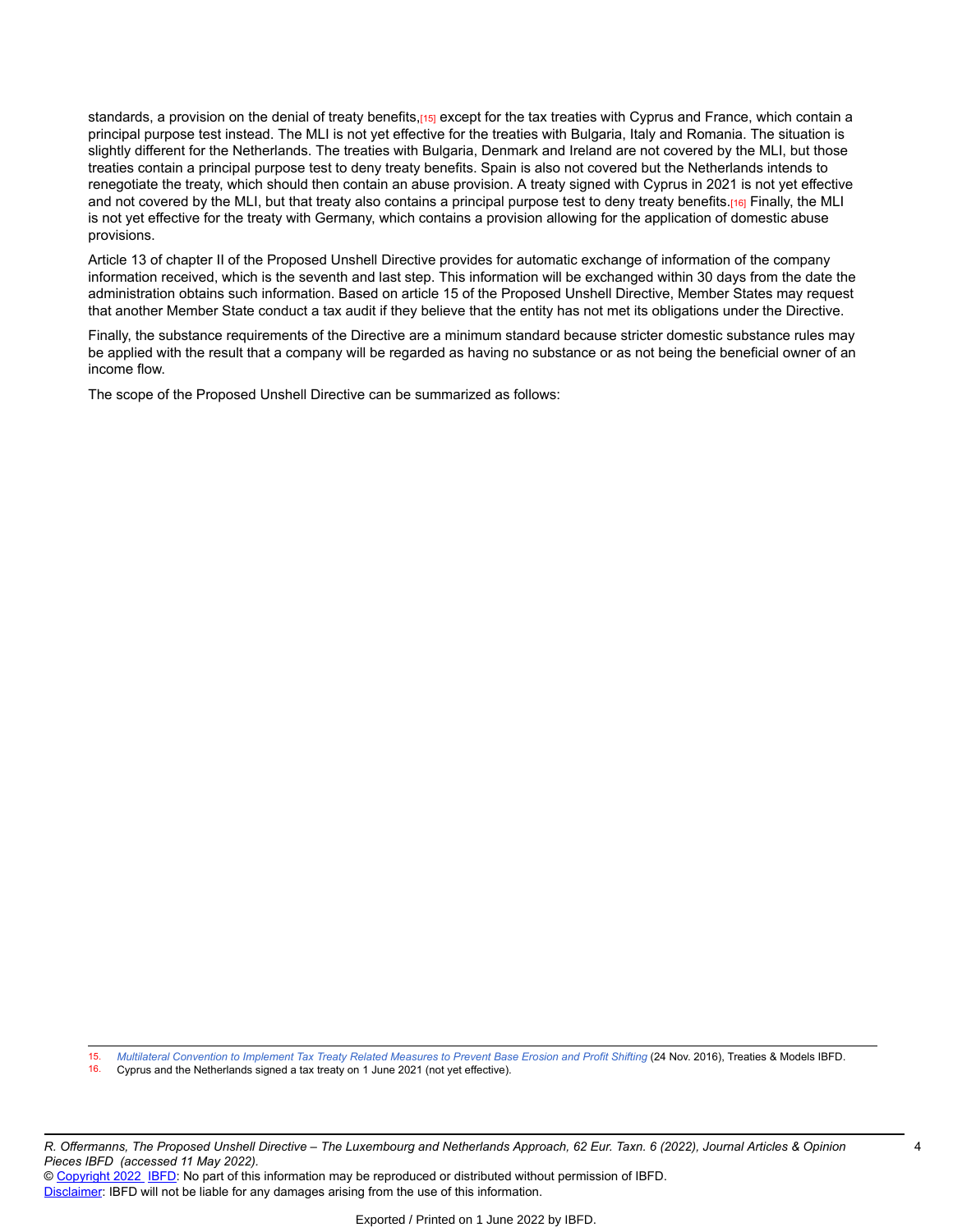

**Union**

In this scenario, France may apply its domestic withholding tax if it cannot identify whether the shareholders of the subsidiary are in the European Union. The Netherlands shell company, a Netherlands resident company, has to report the receipt of the payment and may provide evidence on the tax applied on the payment. The shell company may be taxed on the payment under domestic law, but if the conditions are met, the participation exemption may apply.

Based on article 11(2) of the Directive, the dividends are taxed in the hands of the German shareholder as if the payments were directly received by that shareholder. In addition, based on article 11 of the Directive, Member States other than the Member State where the shell company is established, have to disregard tax treaties with the country of the shell company.

R. Offermanns, The Proposed Unshell Directive - The Luxembourg and Netherlands Approach, 62 Eur. Taxn. 6 (2022), Journal Articles & Opinion *Pieces IBFD (accessed 11 May 2022).*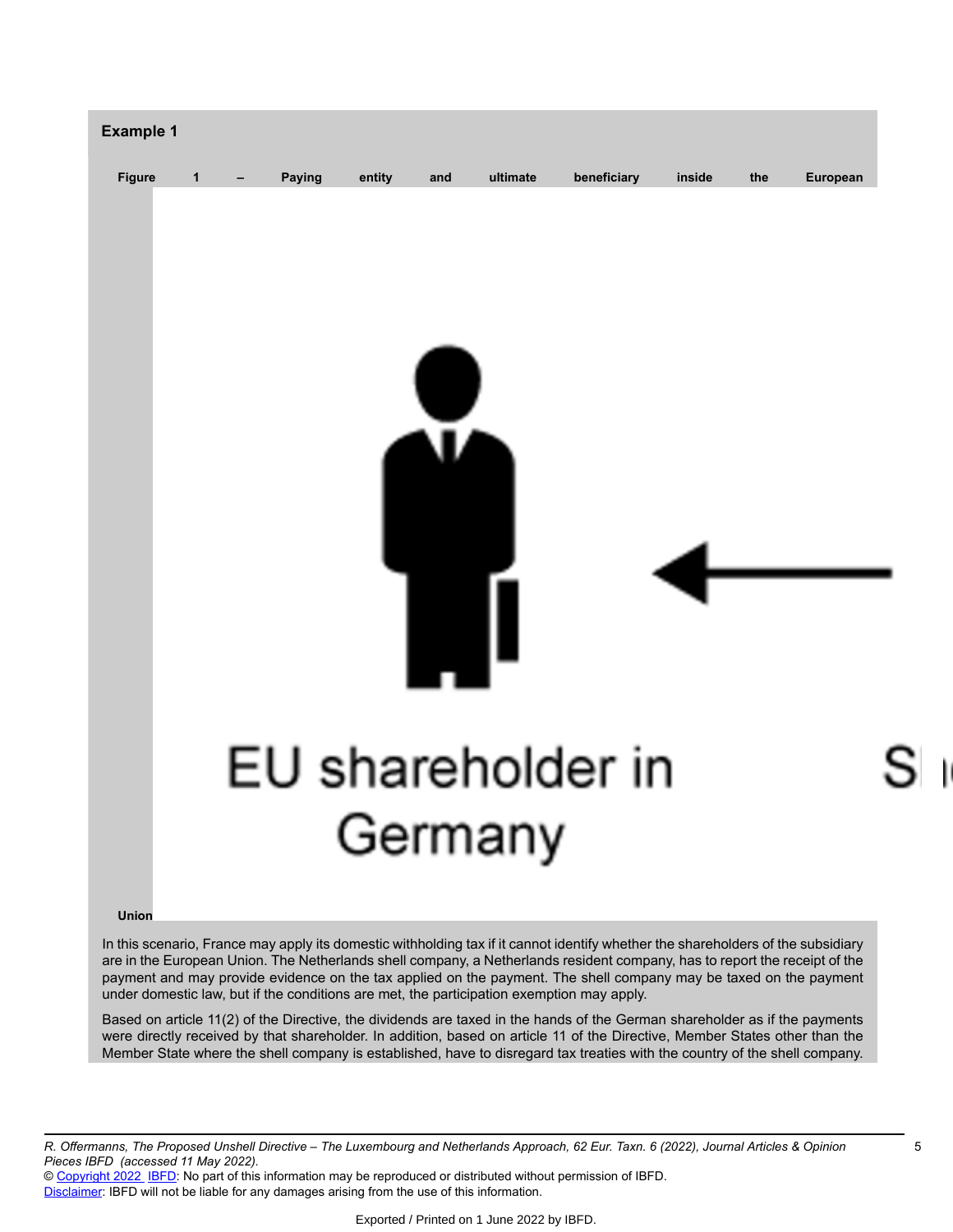This means that if the French company is aware that the shareholder is a German resident, only the France-Germany Income and Capital Tax Treaty (1959) can be applied.[17] Germany may decide to grant treaty relief for the French withholding tax based on the treaty with France and a deduction will be granted for any tax paid by the shell company based on article 11(2) of the Directive.



17. Convention between the Federal Republic of Germany and the French Republic for the Avoidance of Double Taxation and the [Establishment](https://research.ibfd.org/#/doc?url=/linkresolver/static/tt_fr-de_02_eng_1959_tt__td5%23tt_fr-de_02_eng_1959_tt__td5) of Rules for Reciprocal [Administrative](https://research.ibfd.org/#/doc?url=/linkresolver/static/tt_fr-de_02_eng_1959_tt__td5%23tt_fr-de_02_eng_1959_tt__td5) and Legal Assistance with Respect to Taxes on Income and on Capital, Business Tax and Land Tax (21 July 1959), Treaties & Models IBFD.

R. Offermanns, The Proposed Unshell Directive - The Luxembourg and Netherlands Approach, 62 Eur. Taxn. 6 (2022), Journal Articles & Opinion *Pieces IBFD (accessed 11 May 2022).*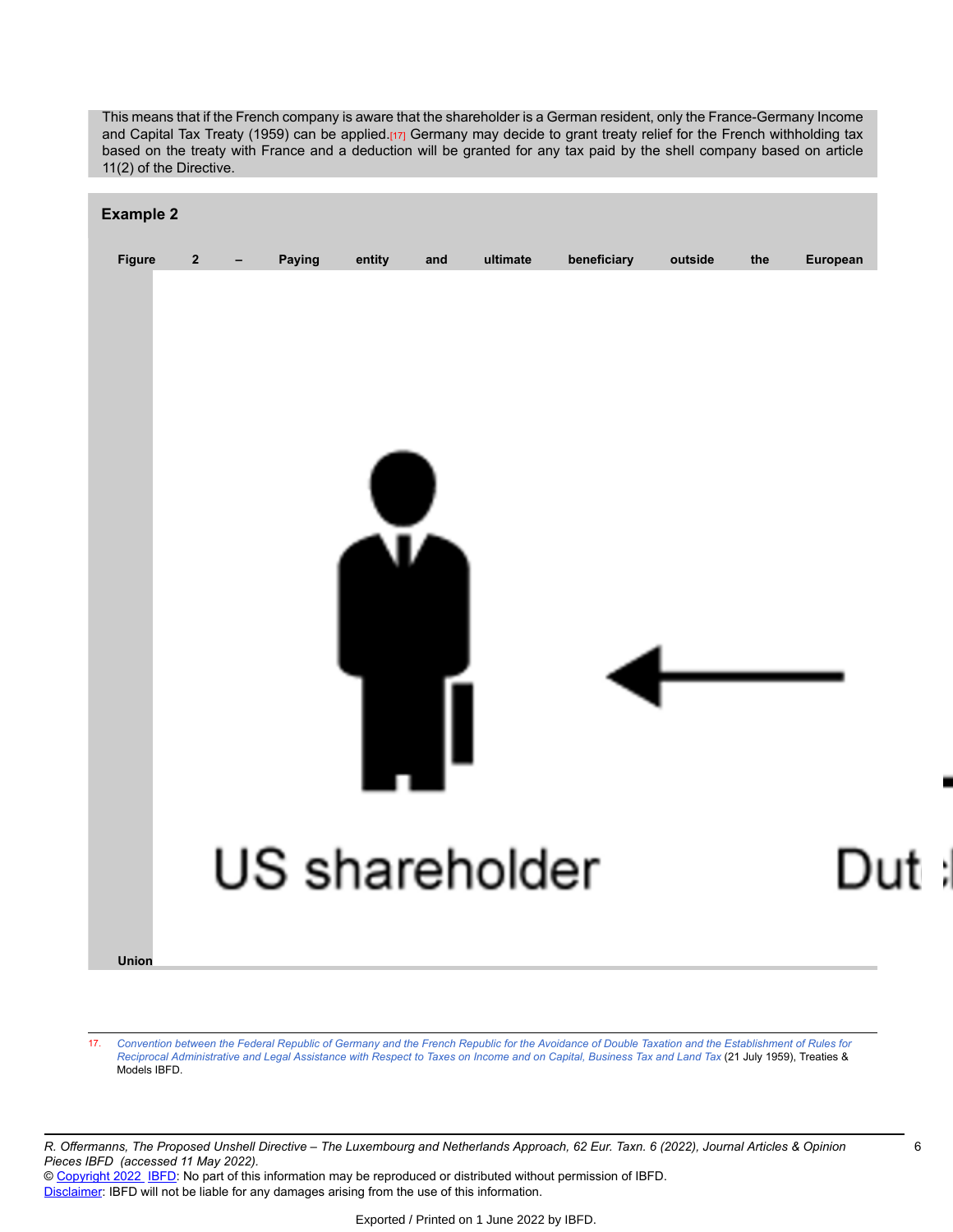In this scenario, the domestic withholding tax rate applies or the withholding tax rate under the South Africa-United States Income Tax Treaty (1997)[18] if South Africa decides to treat the shell company as a look-through entity. The participation exemption may apply. The third country may tax the payment in accordance with its domestic law. It is not obliged to apply any consequences from the Directive, but may decide to provide relief under the treaty with the source jurisdiction and to grant relief for tax paid by the shell company.

18. [Convention](https://research.ibfd.org/#/doc?url=/linkresolver/static/tt_za-us_01_eng_1997_tt__td1%23tt_za-us_01_eng_1997_tt__td1) between the Republic of South Africa and the United States of America for the Avoidance of Double Taxation and the Prevention of Fiscal *Evasion with [Respect](https://research.ibfd.org/#/doc?url=/linkresolver/static/tt_za-us_01_eng_1997_tt__td1%23tt_za-us_01_eng_1997_tt__td1) to Taxes on Income and Capital Gains* (17 February 1997), Treaties & Models IBFD .

R. Offermanns, The Proposed Unshell Directive - The Luxembourg and Netherlands Approach, 62 Eur. Taxn. 6 (2022), Journal Articles & Opinion *Pieces IBFD (accessed 11 May 2022).*

© [Copyright 2022](http://www.ibfd.org/Copyright-IBFD) [IBFD](http://www.ibfd.org): No part of this information may be reproduced or distributed without permission of IBFD. [Disclaimer:](http://www.ibfd.org/Disclaimer) IBFD will not be liable for any damages arising from the use of this information.

7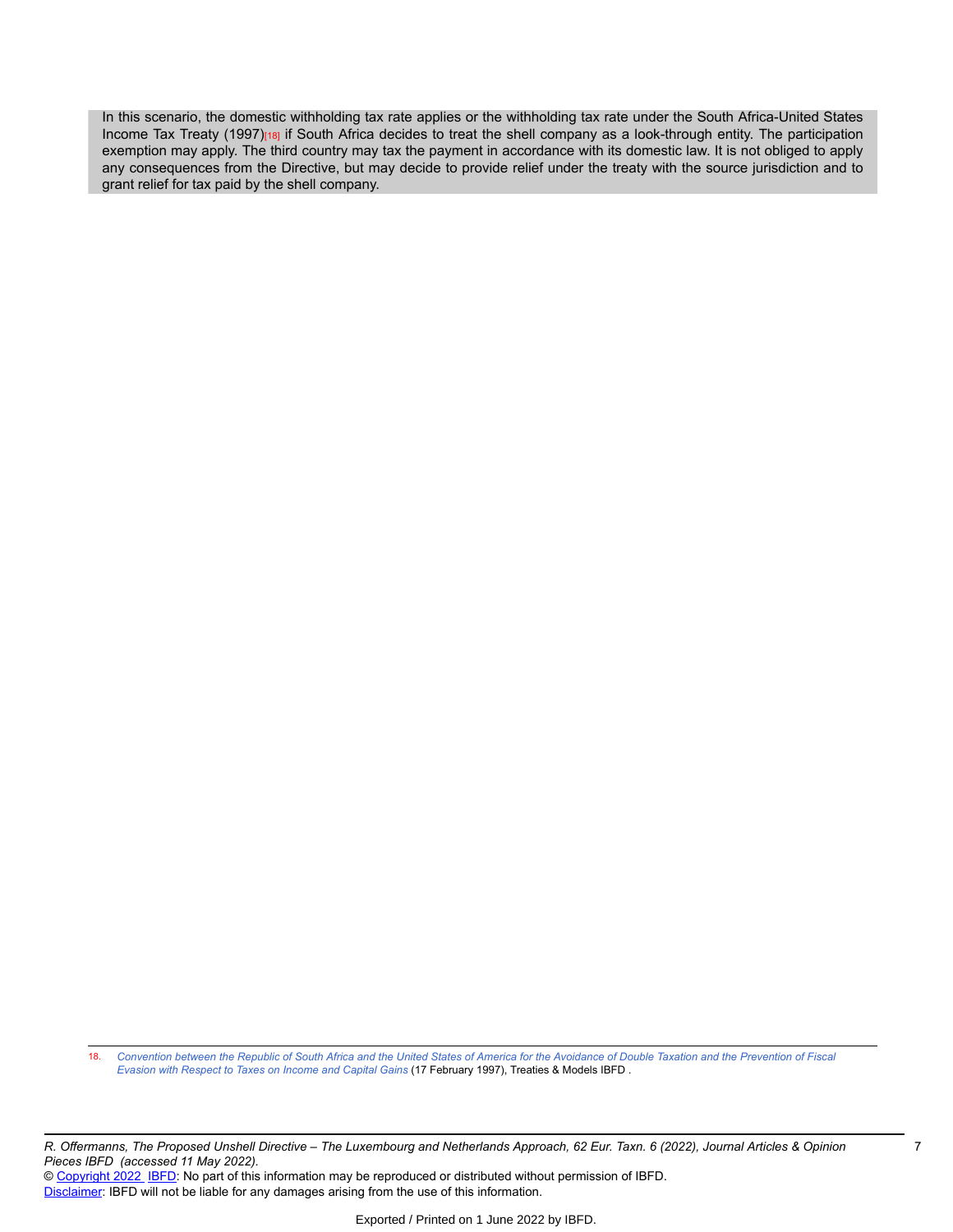

In this scenario, Australia may apply its domestic tax on the outbound payment or decide to grant treaty benefits under the treaty with Spain if it regards the shell company as a look-through entity.[19] The Netherlands shell company is a Netherlands

19. [Agreement](https://research.ibfd.org/#/doc?url=/linkresolver/static/tt_au-es_01_eng_1992_tt__td1%23tt_au-es_01_eng_1992_tt__td1) between Australia and the Kingdom of Spain for the Avoidance of Double Taxation and the Prevention of Fiscal Evasion with Respect to Taxes *[on Income](https://research.ibfd.org/#/doc?url=/linkresolver/static/tt_au-es_01_eng_1992_tt__td1%23tt_au-es_01_eng_1992_tt__td1)* (24 March 1992), Treaties & Models IBFD*.*

R. Offermanns, The Proposed Unshell Directive - The Luxembourg and Netherlands Approach, 62 Eur. Taxn. 6 (2022), Journal Articles & Opinion *Pieces IBFD (accessed 11 May 2022).*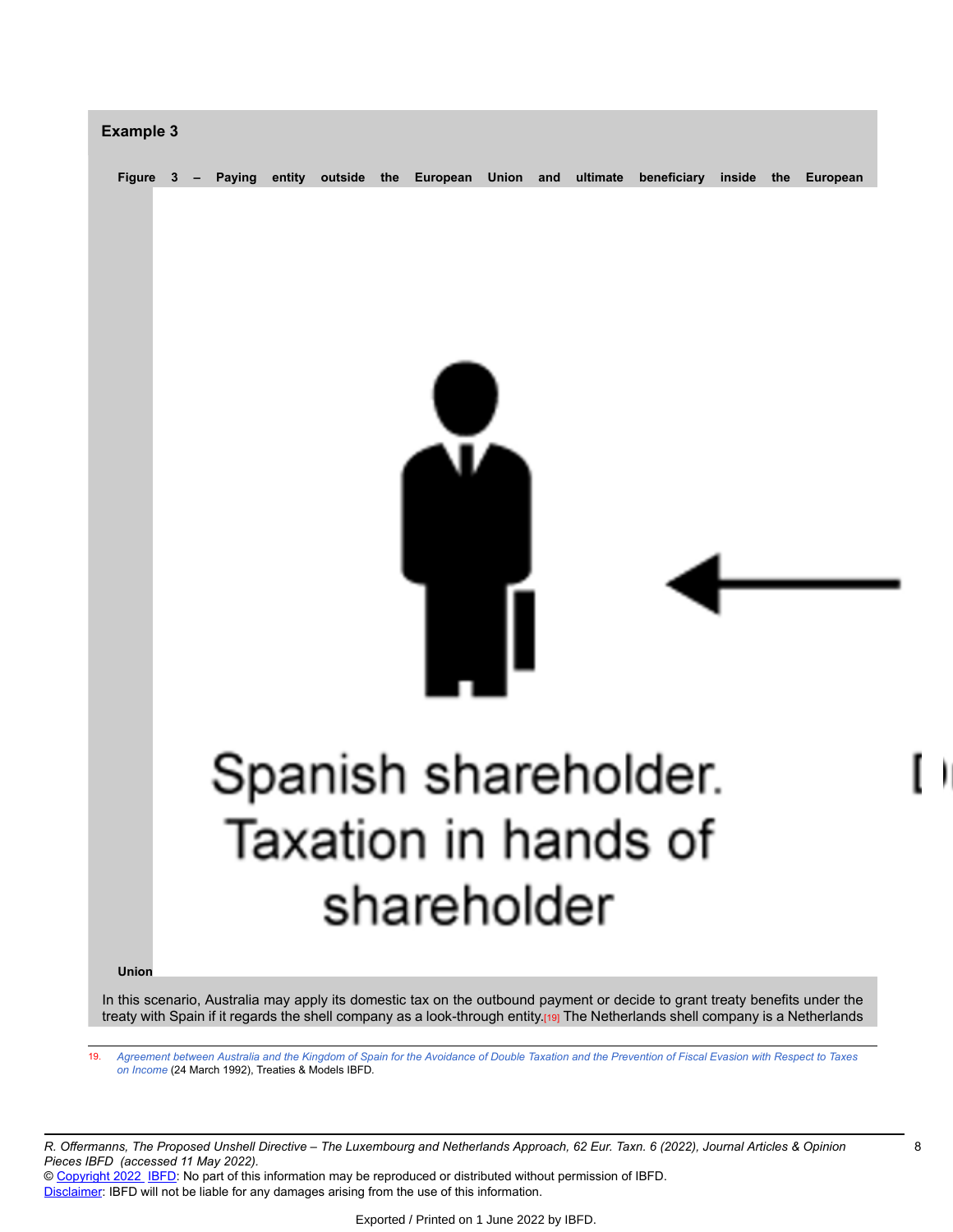resident and, as such, has to report the receipt of the payment and may provide evidence on the tax applied on the payment. The Netherlands may decide to tax the income received by the shell company under domestic law but, under certain conditions, the participation exemption may apply. The payment is taxed in the hands of the Spanish shareholder because Spain will treat the payment as if it were directly received by the shareholder based on article 11(2) of the Directive. Treaty relief under the Australia-Spain Income Tax Treaty (1992) may be granted. Finally, a deduction will be granted for the tax paid by the shell company, based on article 11(2) of the Directive.

R. Offermanns, The Proposed Unshell Directive - The Luxembourg and Netherlands Approach, 62 Eur. Taxn. 6 (2022), Journal Articles & Opinion *Pieces IBFD (accessed 11 May 2022).*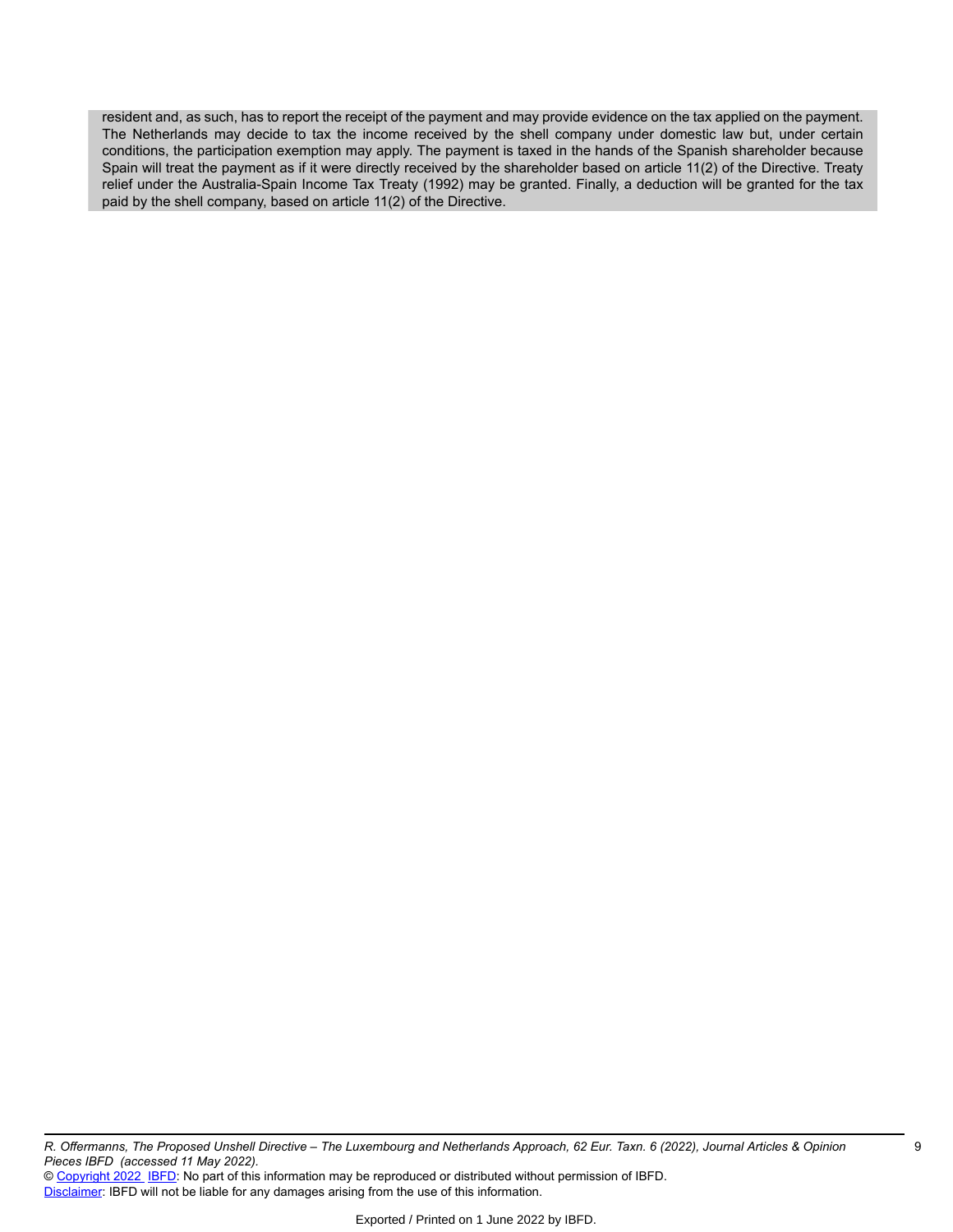

R. Offermanns, The Proposed Unshell Directive - The Luxembourg and Netherlands Approach, 62 Eur. Taxn. 6 (2022), Journal Articles & Opinion *Pieces IBFD (accessed 11 May 2022).*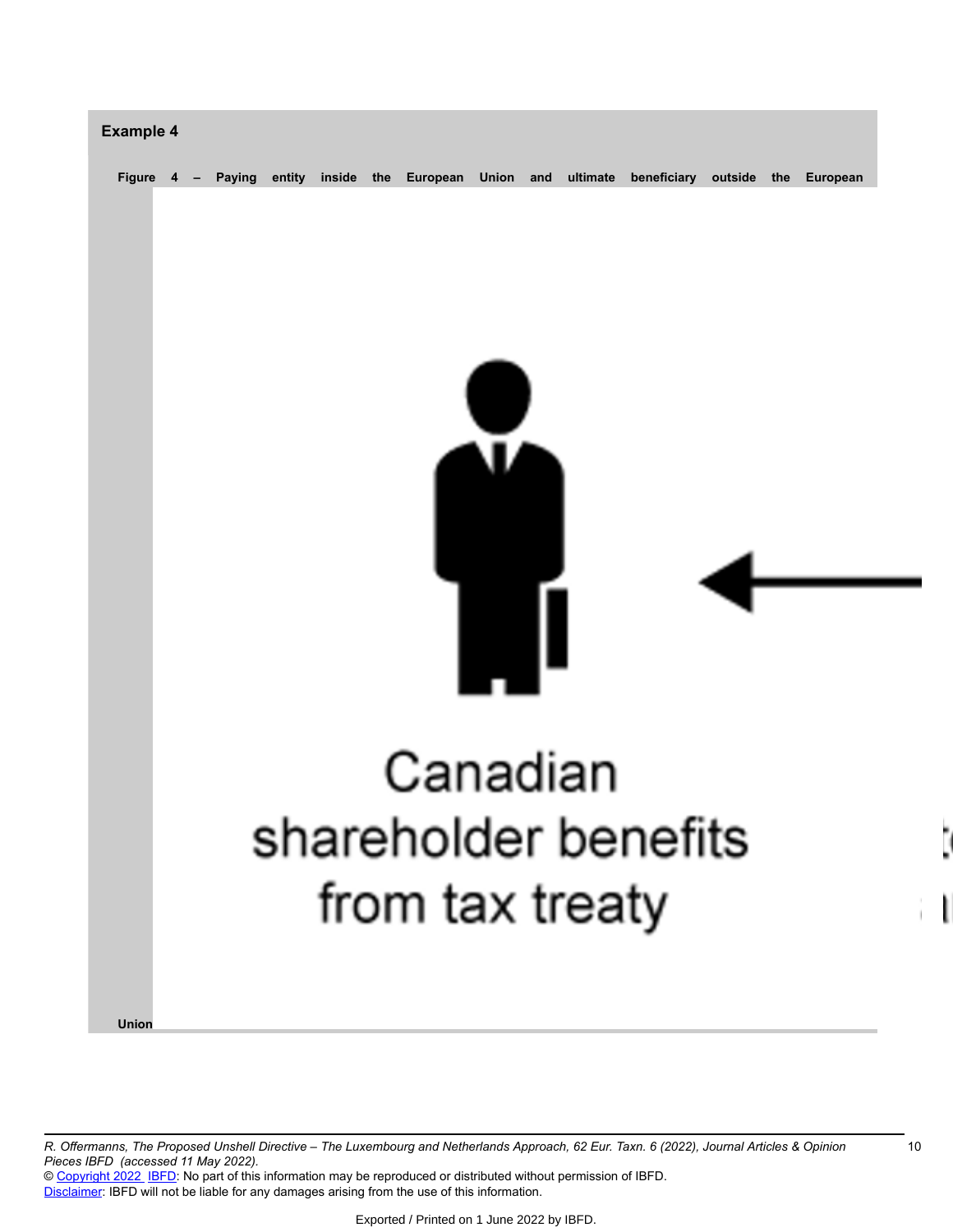In this scenario, the Italian subsidiary will apply its domestic withholding tax or apply the withholding tax rates under the Canada-Italy Income Tax Treaty (2002).[20] The Netherlands shell company will normally be subject to tax in the Netherlands but, under certain conditions, the participation exemption may apply. In addition, the shell company has to report the receipt of the payment and may provide evidence on the tax applied on the payment. Upon redistribution to the Canadian shareholder, treaty relief will be granted. The Canadian shareholder will be taxed on the dividends and may be entitled to treaty benefits under the Canada-Italy Income Tax Treaty (2002). Furthermore, Canada may decide to grant relief for the tax paid by the shell company.

From the above examples, it appears that shell companies with a lack of substance can be ignored by the EU country of the shareholder. That country has to grant a deduction for the tax paid by the shell company. This, nevertheless, leads to the risk of double taxation because it is unclear whether or not the deduction will be sufficient to neutralize the risk of double taxation, as limitations may apply. If the country of the shareholder is outside the European Union, it is unclear whether that country will grant relief for the tax paid by the shell company.

Also, a minimum penalty for non-compliance will be introduced in line with domestic law. Article 14 of the Proposed Unshell Directive provides that the administrative penalty should be equal to at least 5% of the turnover in the relevant tax year of companies that have to report a lack of substance based on article 6 of the Directive. This penalty applies if the reporting is not made when filing the annual tax return or when a false declaration is made.

# **3. Reasons for Establishing a Conduit Company in Luxembourg and the Netherlands**

## **3.1. Introductory remarks**

The Directive, amongst others, targets Luxembourg and the Netherlands because the tax systems of both countries offer attractive features for establishing a conduit company.

## **3.2. Withholding taxes**

Both countries generally do not impose a withholding tax on outbound interest and royalties.[21] Both states only impose a 15% withholding tax on dividends, which is often reduced under tax treaties for qualifying dividends.

This advantage is complemented by a very good treaty network. Luxembourg currently has 85 tax treaties and, with few exceptions, the withholding tax rates on interest and royalties mostly vary between 0% and 10%. This means that interest and royalties can enter Luxembourg from a third country at a low withholding tax rate and be redistributed tax exempt. For portfolio dividends, the treaty rate is usually 15% while, for qualifying dividends, the rate mostly varies between 0% and 10%.

In order to qualify for treaty benefits, a company must be a resident. Only in that scenario will the reduced treaty withholding tax rates apply. A company is deemed to be resident in Luxembourg if its statutory seat or place of effective management is established there. Such companies are treated as a resident taxpayer in respect of dividends, interest and royalties received even if they have little substance, unless the place of residence is allocated to another state by the tiebreaker rule of a tax treaty. Such a company can obtain a certificate of residence and, as a result, benefit from treaty benefits.

The Netherlands currently has 95 tax treaties and, with few exceptions, the withholding tax rates on interest and royalties also typically vary between 0% and 10%. As in the case of Luxembourg, this implies that interest and royalties can enter the Netherlands at a low rate and be redistributed tax exempt. For this reason, for instance, many artists have established a conduit company in the Netherlands.

The Netherlands treaty policy was always to agree on low withholding tax rates under its tax treaties because the withholding of tax after the imposition of profits tax could result in double taxation.[22] As a result, the Netherlands aims to agree on a 15% rate for portfolio dividends and a 0% rate on qualifying dividends, interest and royalties.

In order to qualify for treaty benefits, a company must be a resident. Only in that case will the reduced treaty withholding tax rates apply. All companies that are established under Netherlands law are deemed to be resident in the Netherlands unless deemed to be resident in the other treaty state under the tiebreaker rule of a tax treaty, for example, when the central

<sup>20.</sup> Convention between the [Government](https://research.ibfd.org/#/doc?url=/linkresolver/static/tt_ca-it_01_eng_2002_tt__td1%23tt_ca-it_01_eng_2002_tt__td1) of Canada and the Government of the Italian Republic for the Avoidance of Double Taxation with Respect to Taxes *[on Income and the Prevention of Fiscal Evasion](https://research.ibfd.org/#/doc?url=/linkresolver/static/tt_ca-it_01_eng_2002_tt__td1%23tt_ca-it_01_eng_2002_tt__td1)* (3 June 2002), Treaties & Models IBFD.

<sup>21.</sup> From 2021, in related company situations, a conditional withholding tax on interest and royalties may apply in the Netherlands, which will be elaborated on in sec. 6.5.2

<sup>22.</sup> NL: *Notitie Fiscaal Verdragsbeleid 2020* [Netherlands treaty policy Memorandum 2020], para. 4.5, available at [https://open.overheid.nl/repository/ronl](https://open.overheid.nl/repository/ronl-c4bb77ba-23c2-4156-af23-0592804b05a6/1/pdf/Notitie%20Fiscaal%20Verdragsbeleid%202020.pdf)[c4bb77ba-23c2-4156-af23-0592804b05a6/1/pdf/Notitie%20Fiscaal%20Verdragsbeleid%202020.pdf.](https://open.overheid.nl/repository/ronl-c4bb77ba-23c2-4156-af23-0592804b05a6/1/pdf/Notitie%20Fiscaal%20Verdragsbeleid%202020.pdf)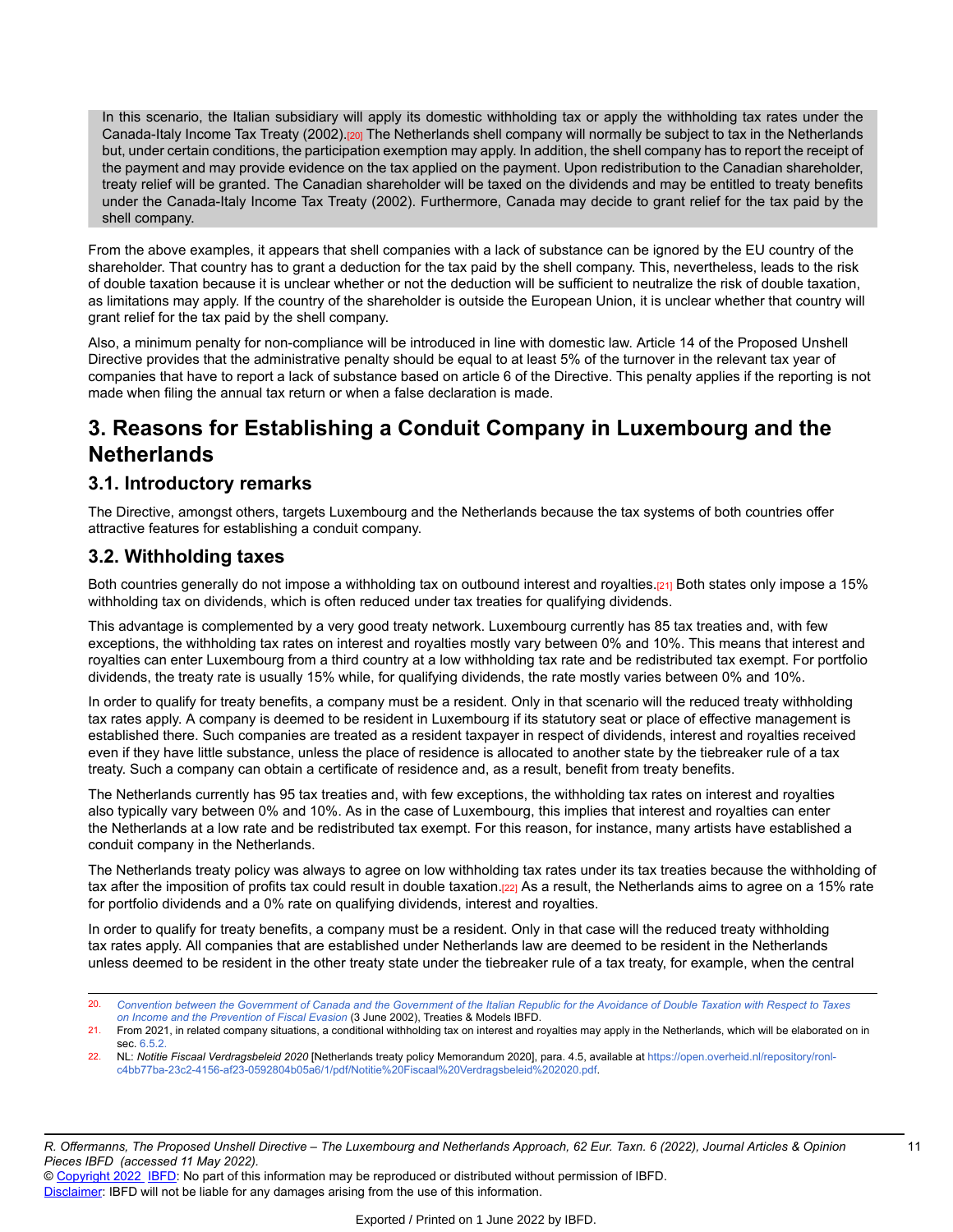management is exercised there.[23] A conduit company is deemed to be resident, for treaty purposes, in the Netherlands despite having limited substance if the management takes place in the Netherlands, generally at least 50% of the directors are resident in the Netherlands and the meetings of the board of directors are held there. In that case, the Netherlands tax administration will, in principle, issue a residence certificate for the conduit company.

Other countries do not generally want to claim that a conduit is resident therein because the revenue from such entities is limited and a credit must be granted for foreign withholding tax in any event. Only the source country of the dividend, interest and royalty payments has an interest in disputing the place of residence of the conduit because, in that scenario, it may apply a higher domestic withholding tax rate than the treaty rate. If the treaty does not contain an abuse provision, it is very difficult to combat treaty abuse.

This means that such companies, in principle, are entitled to treaty benefits if they are the beneficial owner of the dividends, interest and royalties received. This is the case if they are not under an immediate obligation to redistribute the payments received and can freely dispose of those payments. As a result, the interposition of a Luxembourg or Netherlands conduit often results in lower taxation than when dividends, interest or royalties are paid directly from Country A to Country B.



Netherlands applies its participation exemption to inbound dividends. Under the China-United States Income Tax Treaty (2013), the withholding tax on dividends is always 10%. Interposing a Netherlands conduit, therefore, saves 5% withholding tax.

23. This is based on NL: Corporate Income Tax Act 1969 [*Wet op de vennootschapsbelasting* 1969], art. 2(4).

Agreement between the [Government](https://research.ibfd.org/#/doc?url=/linkresolver/static/tt_cn-nl_01_eng_2013_tt__td1%23tt_cn-nl_01_eng_2013_tt__td1) of the Kingdom of the Netherlands and the Government of the People's Republic of China for the Avoidance of *Double Taxation and the [Prevention](https://research.ibfd.org/#/doc?url=/linkresolver/static/tt_cn-nl_01_eng_2013_tt__td1%23tt_cn-nl_01_eng_2013_tt__td1) of Fiscal Evasion with Respect to Taxes on Income* (31 May 2013), Treaties & Models IBFD.

R. Offermanns, The Proposed Unshell Directive - The Luxembourg and Netherlands Approach, 62 Eur. Taxn. 6 (2022), Journal Articles & Opinion *Pieces IBFD (accessed 11 May 2022).*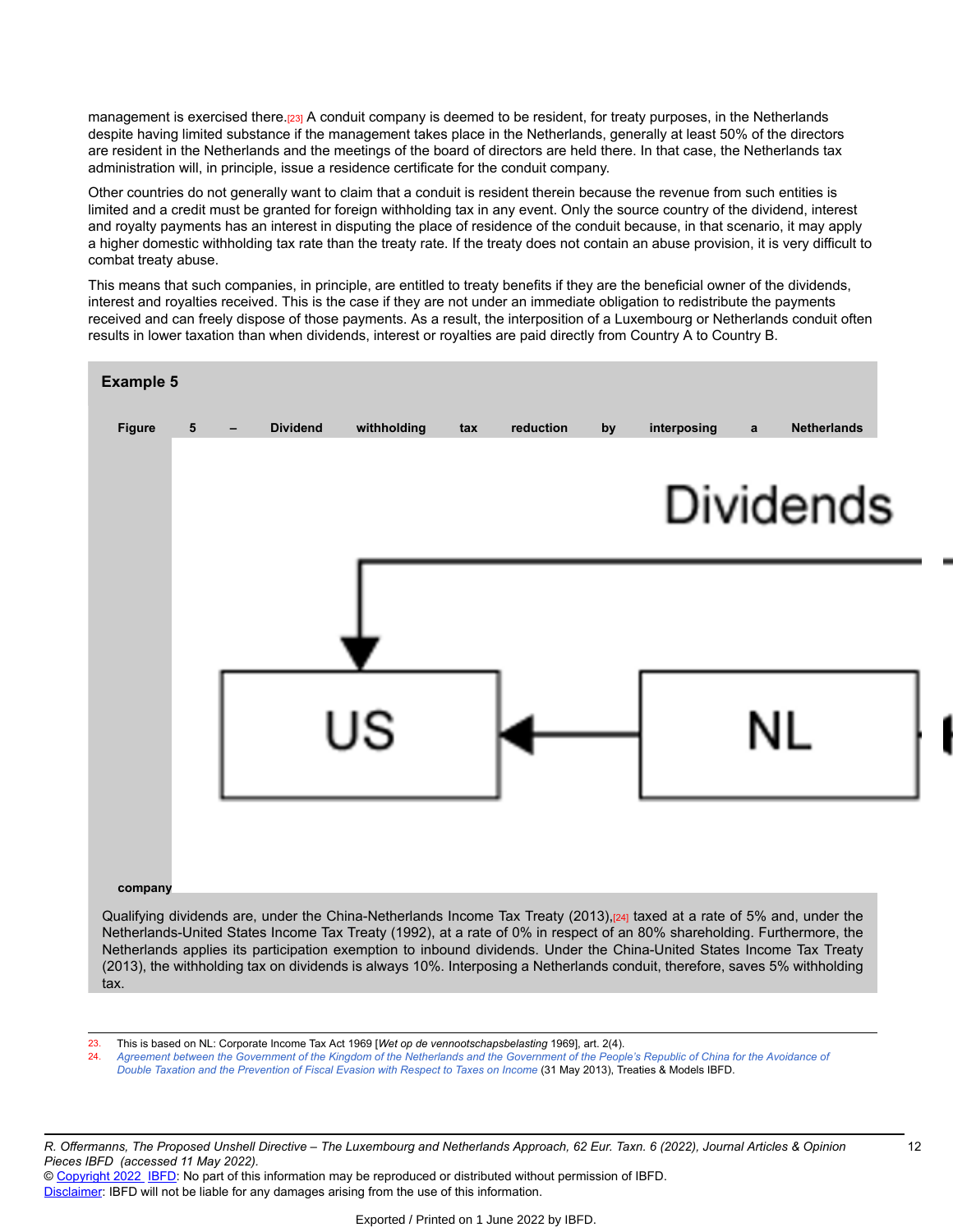Due to the combination of the Netherlands tax treaty network, the EU participation exemption and international tax restructuring, the dividend withholding tax rate can often be reduced to 0%.

The same effect can be realized in respect of interest and royalties.



not taxed. No withholding tax is due on royalties paid to Canada. If the payments are made directly from Japan to Canada, 10% withholding tax is due. Interposing a Netherlands conduit, therefore, results in a 10% withholding tax saving.

## **3.3. Participation exemption**

In addition, both countries have a participation exemption under which inbound and outbound dividends are exempt if certain conditions are met.

### **3.3.1. Luxembourg**

Luxembourg grants the participation exemption if, for a period of at least 12 months, a minimum participation of 10% is maintained in a subsidiary or a participation with an acquisition price of at least EUR 1.2 million (EUR 6 million for capital gains) in the capital of the subsidiary.[26] No substance requirements apply, but, under the general anti-abuse rule, artificial arrangements can be disregarded or reclassified.

Under the participation exemption, inbound dividends are fully exempt if they are received from a non-resident subsidiary that is subject to a tax comparable to the corporate income tax applicable in Luxembourg or a company resident in an EU Member State and referred to in article 2 of the [Parent-Subsidiary](https://research.ibfd.org/#/doc?url=/linkresolver/static/tt_e2_79_eng_2011_tt%23tt_e2_79_eng_2011_tt) Directive (2011/96). The tax authorities generally consider that a foreign tax is comparable to the corporate income tax applicable in Luxembourg if the rate of the foreign tax is at least

<sup>25.</sup> Multilateral Convention to Implement Tax Treaty Related Measures to Prevent Base Erosion and Profit Shifting (24 Nov. 2016), Treaties & Models IBFD and the [Synthesised](https://research.ibfd.org/#/doc?url=/linkresolver/static/tt_jp-nl_01_eng_2010_tt__td3%23tt_jp-nl_01_eng_2010_tt__td3) Text of the MLI and the Convention between Japan and the Kingdom of the Netherlands for the Avoidance of Double Taxation and the *[Prevention](https://research.ibfd.org/#/doc?url=/linkresolver/static/tt_jp-nl_01_eng_2010_tt__td3%23tt_jp-nl_01_eng_2010_tt__td3) of Fiscal Evasion with Respect to Taxes on Income* (25 August 2010), Treaties & Models IBFD.

<sup>26.</sup> *See*, generally, R.H.M.J. Offermanns, *[Luxembourg](https://research.ibfd.org/#/doc?url=/linkresolver/static/gtha_lu%23gtha_lu) – Corporate Taxation – Country Surveys* secs. 2.2 and 6., Country Tax Guides IBFD (accessed 25 Mar. 2022).

R. Offermanns, The Proposed Unshell Directive - The Luxembourg and Netherlands Approach, 62 Eur. Taxn. 6 (2022), Journal Articles & Opinion *Pieces IBFD (accessed 11 May 2022).*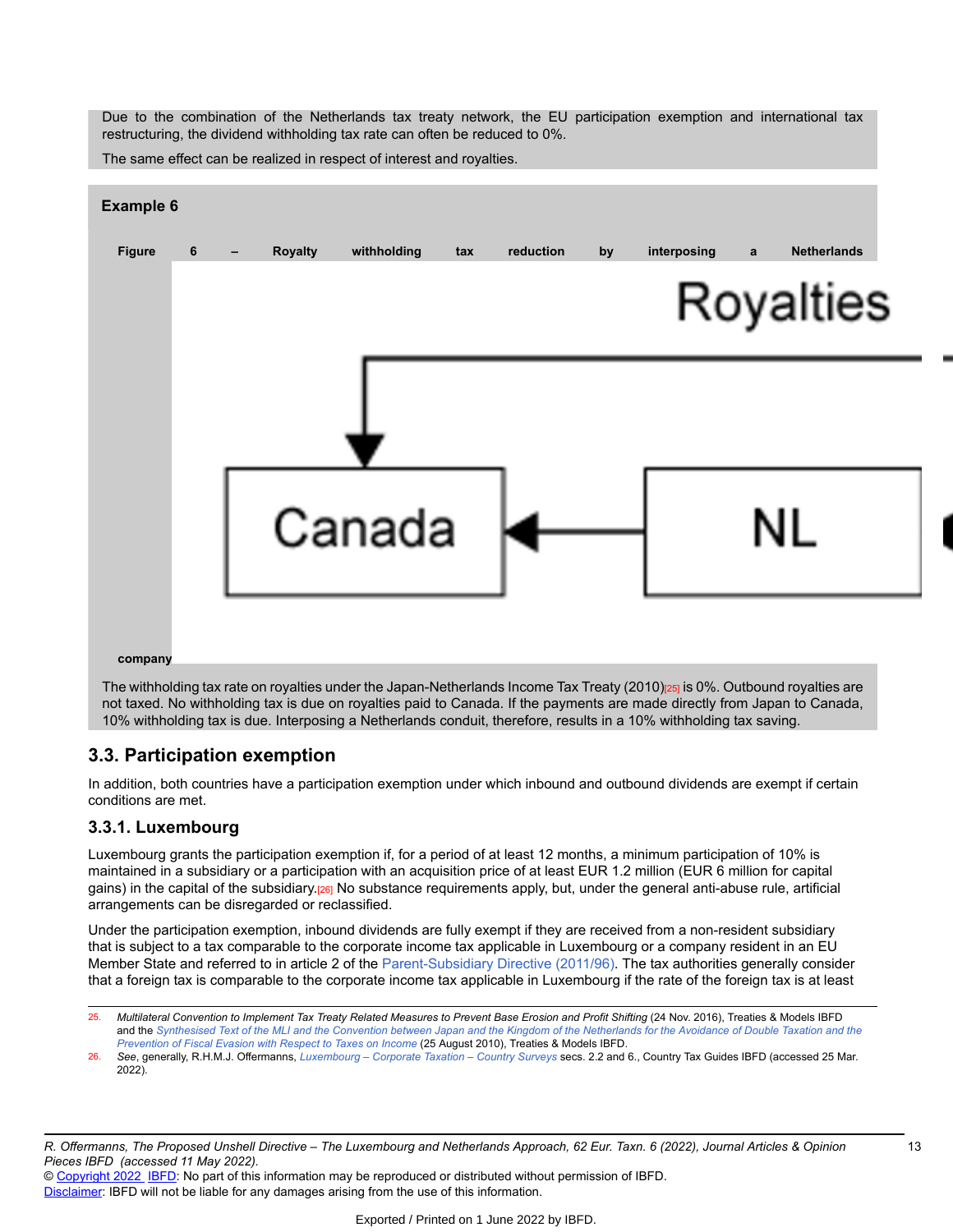8.5% and the tax base is computed on the basis of criteria that are comparable to the criteria applicable in Luxembourg. The participation exemption does not apply if the dividends are tax deductible in the country of the paying company.

For outbound dividends paid to a company resident in an EU Member State and referred to in article 2 of the [Parent-](https://research.ibfd.org/#/doc?url=/linkresolver/static/tt_e2_79_eng_2011_tt%23tt_e2_79_eng_2011_tt)[Subsidiary](https://research.ibfd.org/#/doc?url=/linkresolver/static/tt_e2_79_eng_2011_tt%23tt_e2_79_eng_2011_tt) Directive (2011/96), an EEA Member State, Switzerland or country resident in a country with which Luxembourg has a tax treaty, dividend payments are exempt under the same conditions if the receiving company is fully subject to tax, i.e. corporate income tax or profit tax is imposed at a rate of at least 8.5% and levied on a comparable tax base.

#### **3.3.2. Netherlands**

The Netherlands grants the participation exemption in respect of inbound dividends, other profit distributions, currency gains (or losses) and capital gains (or losses) upon the disposal of a qualifying participation or part thereof if the recipient Netherlands company retained a 5% shareholding in a domestic or foreign subsidiary.[27] No holding period applies. Furthermore, the participation must be held for business reasons and may not be kept as a mere investment and the receiving company or permanent establishment (PE) located in the Netherlands must be fully subject to tax. The business reason requirement means that the participation must aim to realize a profit that exceeds mere profit management. A participation is not deemed to be kept as a mere investment if a direct link exists between the activities of the parent company and the subsidiary or when the parent company has a chain function or acts as a top holding. No real significant presence in the Netherlands is required.

If the participation is held as an investment, the exemption nevertheless applies if not more than 50% of the subsidiary's assets typically consist in portfolio investments that do not have a business function. Participations of less than 5% in the capital or voting rights are classified as portfolio investments. The exemption also applies when a subsidiary, 50% or more of the assets of which consist in portfolio investments, is taxed in its state of residence at a statutory rate of at least 10%. This subject-to-tax test is not met if the tax base is very small or the subsidiary benefits from a preferential regime.

The participation exemption ensures that Netherlands companies can compete in foreign countries under the same fiscal conditions as resident companies of that country.

Outbound dividends may be exempt if paid to a company resident in an EU Member State and referred to in article 2 of the [Parent-Subsidiary](https://research.ibfd.org/#/doc?url=/linkresolver/static/tt_e2_79_eng_2011_tt%23tt_e2_79_eng_2011_tt) Directive (2011/96), an EEA Member State, Switzerland or a country with which the Netherlands has a tax treaty.

## **3.4. Ruling practice**

Until a few years ago, it was very easy to obtain a ruling in both countries that provided certainty about the application of tax provisions for a number of years.

#### **3.4.1. Luxembourg ruling practice**

Until 2015, it was very easy to obtain a ruling on a case-by-case basis. The Luxembourg ruling practice significantly changed in 2015 after LuxLeaks, which brought to light numerous tax avoidance schemes.[28] The tax ruling practice was then codified in article 29a of the Corporate Income Tax.[29] Rulings are now only granted for a maximum period of five years for tax ruling requests concerning the application of Luxembourg domestic and international tax law to one or more specific transactions that are envisaged by the taxpayer requesting the tax ruling. The aim of this codification was to make the practice more transparent and ensure that, in the event the ruling is denied, no recourse is available.[30]

A ruling can still be obtained on the tax treatment of a future transaction or the determination of whether a transaction is at arm's length but no advance certainty can be obtained with respect to the taxable profits derived from inbound and outbound payments.

#### **3.4.2. Netherlands ruling practice**

The Netherlands ruling practice, for decades, was based on a General Decree and various related Decrees providing for specific rulings.[31] All standard rulings, however, were abolished in 2001, which meant that tailor-made advance tax rulings and advance pricing agreements could only be issued on a case-by-case basis. Such standard rulings, amongst others, addressed issues regarding the consequences of moneylending, which made the Netherlands an attractive conduit country.

première partie (2015)]), Official Gazette 257 (24 Dec. 2015).

<sup>27.</sup> *See*, generally, M. Schellekens, *[Netherlands](https://research.ibfd.org/#/doc?url=/linkresolver/static/gtha_nl%23gtha_nl) – Corporate Taxation – Country Surveys* secs. 2.2. and [6.](https://research.ibfd.org/#/doc?url=/linkresolver/static/et_2022_06_lu_1_s_6%23et_2022_06_lu_1_s_6), Country Tax Guides IBFD (accessed 25 Mar. 2022).

<sup>28.</sup> P. Mischo & F. Kerger, *After 'Lux Leaks' : welcome changes to Luxembourg's tax ruling practice*, 77 Tax Notes Intl. 13, pp. 1197-1201 (2015).

<sup>29.</sup> LU: Loi du 4 Décembre 1967 concernant l'impôt sur le revenu [Income Tax Law of 1967], as amended [hereinafter ITL].

<sup>30.</sup> LU: Law of 19 December 2014 on the pact for the future – first part (2015) [Loi du 19 décembre 2014 relative à la mise en œuvre du paquet d'avenir –

<sup>31.</sup> NL: State Secretary for Finance Letter of 17 Feb. 1995 , no. DB95/761M.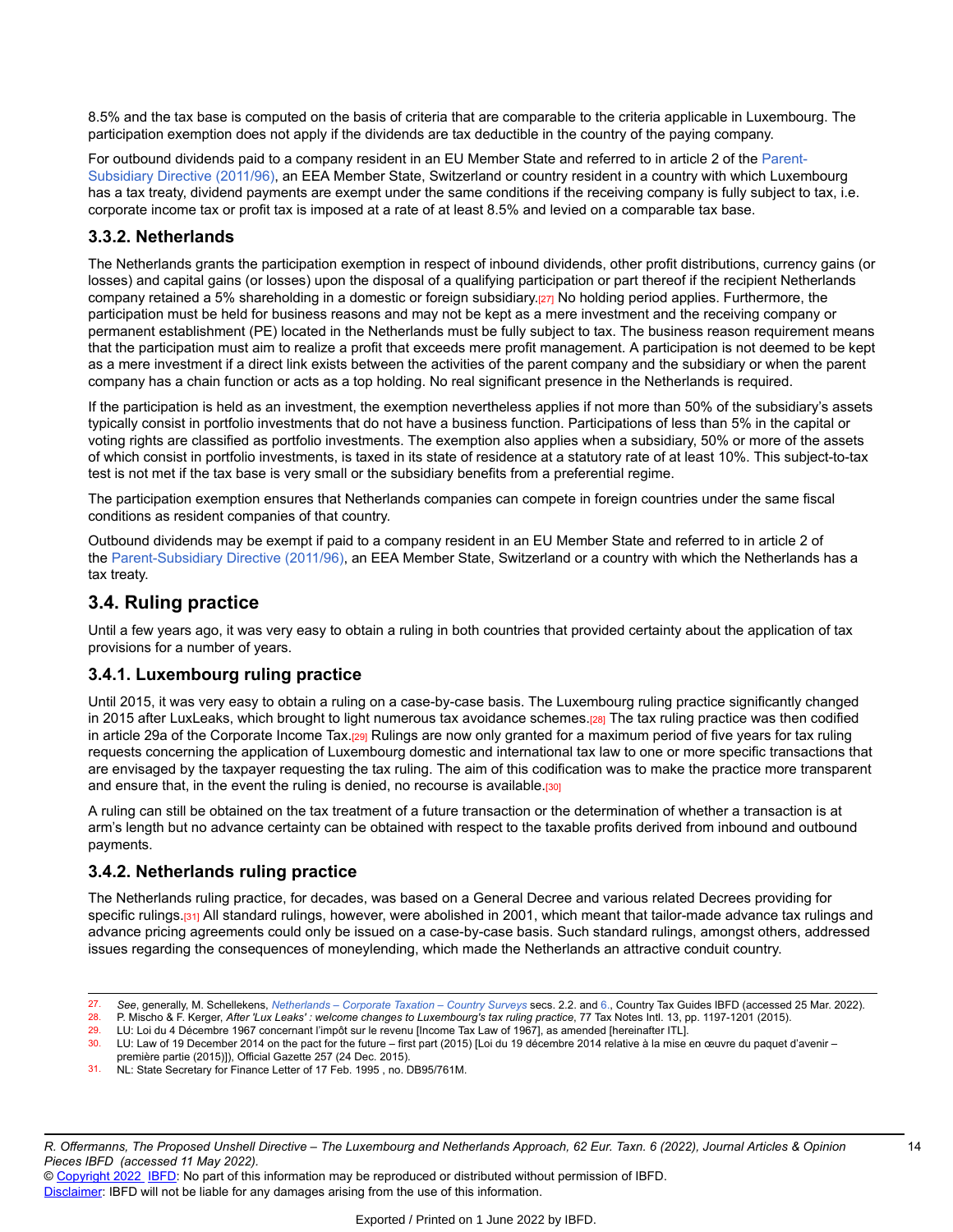In 2019, the Netherlands ruling practice, however, was significantly modified.[32] One of the most important features of the new Netherlands ruling practice concerns the economic nexus requirement. In order to obtain a ruling, a company must carry out economic activities in the Netherlands in circumstances in which the Netherlands resident company is responsible for the accounting and assumes the risks. What is decisive is that the number of staff and the level of operating costs reflect the functions of the enterprise. In deciding on a ruling request, the tax administration will monitor which countries the money flows are coming from, which activities are carried out in the Netherlands and to which countries the money flows. Pure conduit companies that are established in the Netherlands mainly for tax saving reasons can no longer obtain a ruling. Furthermore, a ruling will be denied in respect of structures involving a non-cooperative territory or a low-tax country. Rulings will, generally, be granted for a period of five years.

Due to the economic nexus requirement, conduit companies can only obtain an advance tax ruling if the requesting entity is part of a group that operates in the Netherlands on a commercial basis. Second, the operational activities must be at the expense and risk of the requesting party. Finally, there must be sufficient relevant personnel present at the corporate level in the Netherlands to carry out the commercial operations.

An advance tax ruling will not only be denied in the event of insufficient economic nexus with the Netherlands, but also if obtaining a tax savings in the Netherlands or a foreign country is one of the main aims of a transaction or structure or when a low-tax jurisdiction is involved.

## **3.5. Company law**

The main non-fiscal factors for establishing a (conduit) company in Luxembourg and the Netherlands are a reliable (digital) infrastructure, a well-trained workforce, efficient and predictable regulations, legal and political systems that provide security and stability and a large and sound legal infrastructure.

Effective 1 October 2012, the rules for establishing a limited liability company have been simplified in the Netherlands. A company can be incorporated quickly and its corporate structure can easily be amended. There is no longer a minimum capital required (previously, an amount of EUR 18,000 had to be contributed). With regard to contributions in kind, an auditor statement is no longer required.

It is possible to issue shares with a low nominal value or without a profit or voting right, or even with more than one voting right. Furthermore, the profit and voting rights with respect to shares can be split. In that scenario, the voting rights are transferred to a trust office foundation (*stichting administatiekantoor*) while the owner of the shares remains entitled to the profit rights and dividends.

It is also possible to issue different types of shares with different voting rights. It is relatively easy to implement capital changes, such as share premium payments, cancellations and repurchases of shares. Interim dividends may be distributed. The management board can be authorized to issue shares over a longer period.

Luxembourg company law provides for the incorporation of a simplified limited liability company that has comparable flexibility, but such a company may only be used to exercise the profession of a craftsman, merchant or manufacturer, as well as certain liberal professions.[33] The paid-up capital must be between EUR 1 and EUR 12,000.

### **3.6. Investment protection agreements**

Both Luxembourg and the Netherlands have signed more than 90 investment protection agreements (IPAs) to protect investments in foreign countries. Those IPAs provide for non-discrimination, the right of reasonable and fair treatment and a provision that compensation has to be paid in the event of expropriation.[34]

# **4. Tax Measures in Luxembourg Affecting Conduit Companies**

## **4.1. In general**

As a result of the BEPS reports from 2015, such as Action 5 on Countering Harmful Tax Practices[35] and the [Anti-Tax](https://research.ibfd.org/#/doc?url=/linkresolver/static/tt_e2_00_eng_2016_tt__td1%23tt_e2_00_eng_2016_tt__td1) Avoidance Directive [\(2016/1164\)](https://research.ibfd.org/#/doc?url=/linkresolver/static/tt_e2_00_eng_2016_tt__td1%23tt_e2_00_eng_2016_tt__td1) (ATAD 1),<sup>[36]</sup> Luxembourg has introduced various tax measures to combat abuse, such as

<sup>32.</sup> R. Betten, *Announcement of New Tax Ruling Practice*, 26 Intl. Transfer Pricing J. 2 (2019), Journal Articles & Opinion Pieces IBFD.

<sup>33.</sup> LU: Company Law Code, arts. 720-1 to 720-6.<br>34. The investment protection agreements with the

<sup>34.</sup> The investment protection agreements with the EU Member States will be abolished because, in DE: ECJ, 6 Mar. 2018, Case C-284/16, *Slovak Republic v. Achmea BV*, ECLI: EU:C:2018:158, the ECJ held that the dispute settlement provisions in investment protection agreements concluded between EU Member States are incompatible with EU law.

<sup>35.</sup> OECD/G20, Countering Harmful Tax Practices More Effectively, Taking into Account [Transparency](https://research.ibfd.org/#/doc?url=/linkresolver/static/oecd_beps_action_5_final_report_2015%23oecd_beps_action_5_final_report_2015) and Substance - Action 5: 2015 Final Report (OECD 2015), Primary Sources IBFD.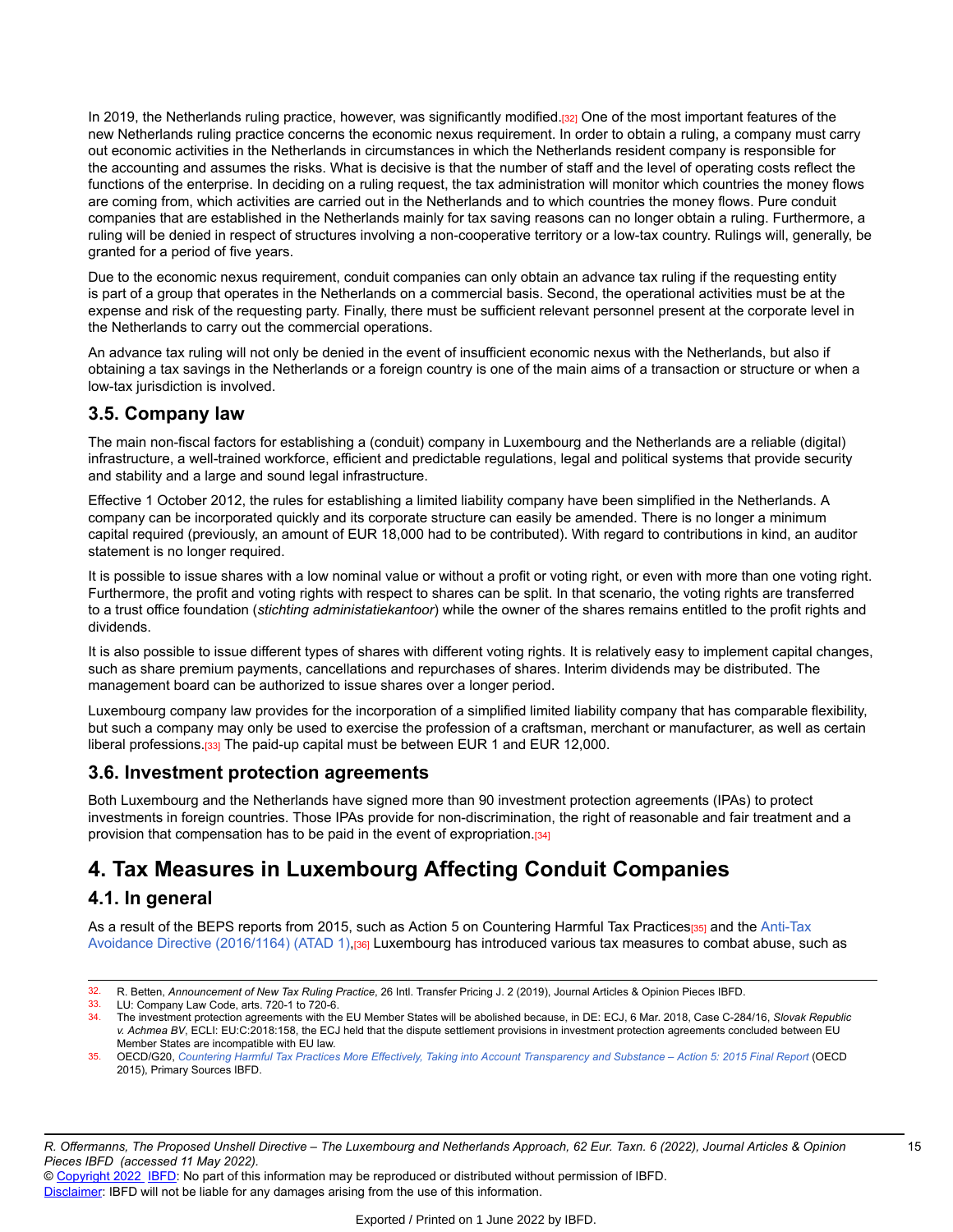increased substance rules, CFC rules and rules providing for the non-deductibility of interest and royalties. Finally, aggressive planning structures must be reported to the Luxembourg tax administration based on the Amending Directive to the 2011 Directive on Administrative Cooperation [on reportable cross-border arrangements] (2018/822) (DAC6).<sup>[37]</sup> Many of those measures impact conduits.

### **4.2. Substance rules**

For the substance rules to apply, a company must be deemed to be a resident of Luxembourg. This is the case if its statutory seat or its central administration, i.e. its place of effective management, is located in Luxembourg.[38] Under Luxembourg tax treaties, the state of residence of a company is the state where its place of effective management is located. This means that all important strategic and commercial decisions should be taken in Luxembourg.

Substance rules were, first, clearly described in a circular of 27 December 2016 on group finance companies.[39] This Circular explains that a company is deemed to have sufficient substance if the following criteria are met:

- the majority of the managing directors that have the power to bind the company towards third persons are resident in Luxembourg. Non-resident managers also qualify if they carry out their professional activity in Luxembourg and are taxed in Luxembourg on at least 50% of their professional income. The manager may also be a company that has its statutory seat and head office in Luxembourg;
- the directors must have sufficient knowledge to exercise their functions;
- the majority of the meetings of the board of directors must take place in Luxembourg;
- a company must have sufficient employees to carry out its activities in Luxembourg, including the execution and registration of company transactions. Auxiliary activities, which do not have a significant impact on risk management, may be outsourced;
- the important company decisions must be taken in Luxembourg and at least one general shareholders' meeting must be held annually in Luxembourg;[40]
- the company may not be a tax resident of another country;
- all substantive documentation, including books must be retained in Luxembourg;
- books and records (including detailed minutes) must be kept in Luxembourg;
- signatories to the company's bank accounts must be Luxembourg tax resident directors/persons who are authorized to manage the bank accounts without requiring the approval of non-Luxembourg tax resident directors;
- the company must have a bank account in Luxembourg; and
- the premises must be owned/leased solely for the company (and associated/group entities) and be appropriately equipped with office furniture and equipment and staffed with adequate personnel.

What is decisive is that the company has a sufficient infrastructure, including employees and premises, facilities and equipment.[41] Substance can also be shown through a website, an e-mail address and a business card. Certain activities, including day-to-day management, may be outsourced to qualified Luxembourg service providers, for example, accounting, tax and legal services. In that scenario, the directors and/or staff of the Luxembourg company must monitor the execution of such activities.

With respect to corporate governance, it is vital that important company decisions be taken in Luxembourg, mostly by Luxembourg directors and those decisions must be properly monitored there. Finally, there must be commercial and legal reasons for establishing a company in Luxembourg.

<sup>36.</sup> Council Directive 2016/1164 of 12 July 2016 Laying down Rules against Tax Avoidance Practices That Directly Affect the [Functioning](https://research.ibfd.org/#/doc?url=/linkresolver/static/tt_e2_00_eng_2016_tt%23tt_e2_00_eng_2016_tt) of the Internal Market, OJ L 193/1 (2016), EU Law IBFD.

<sup>37.</sup> Council Directive (EU) 2018/822 of 25 May 2018 amending Directive [2011/16/EU](https://research.ibfd.org/#/doc?url=/linkresolver/static/eulaw_dir_2018_822%23eulaw_dir_2018_822) as Regards Mandatory Automatic Exchange of Information in the Field of Taxation in Relation to Reportable Cross-Border [Arrangements,](https://research.ibfd.org/#/doc?url=/linkresolver/static/eulaw_dir_2018_822%23eulaw_dir_2018_822) OJ L 139 (2018), Primary Sources IBFD.

<sup>38.</sup> Art. 159 ITL.

<sup>39.</sup> LU: *Circulaire L.I.R. 56/1-56bis/1* on the taxation of group finance companies.

The obligation to organize an annual shareholders' meeting is based on the Company Law Code.

<sup>41.</sup> For an extensive description of the Luxembourg substance requirements, *see* O.R. Hoor, *The concept of substance in a post-BEPS world*, 95 Tax Notes Intl. 7, pp. 593-606 (2019).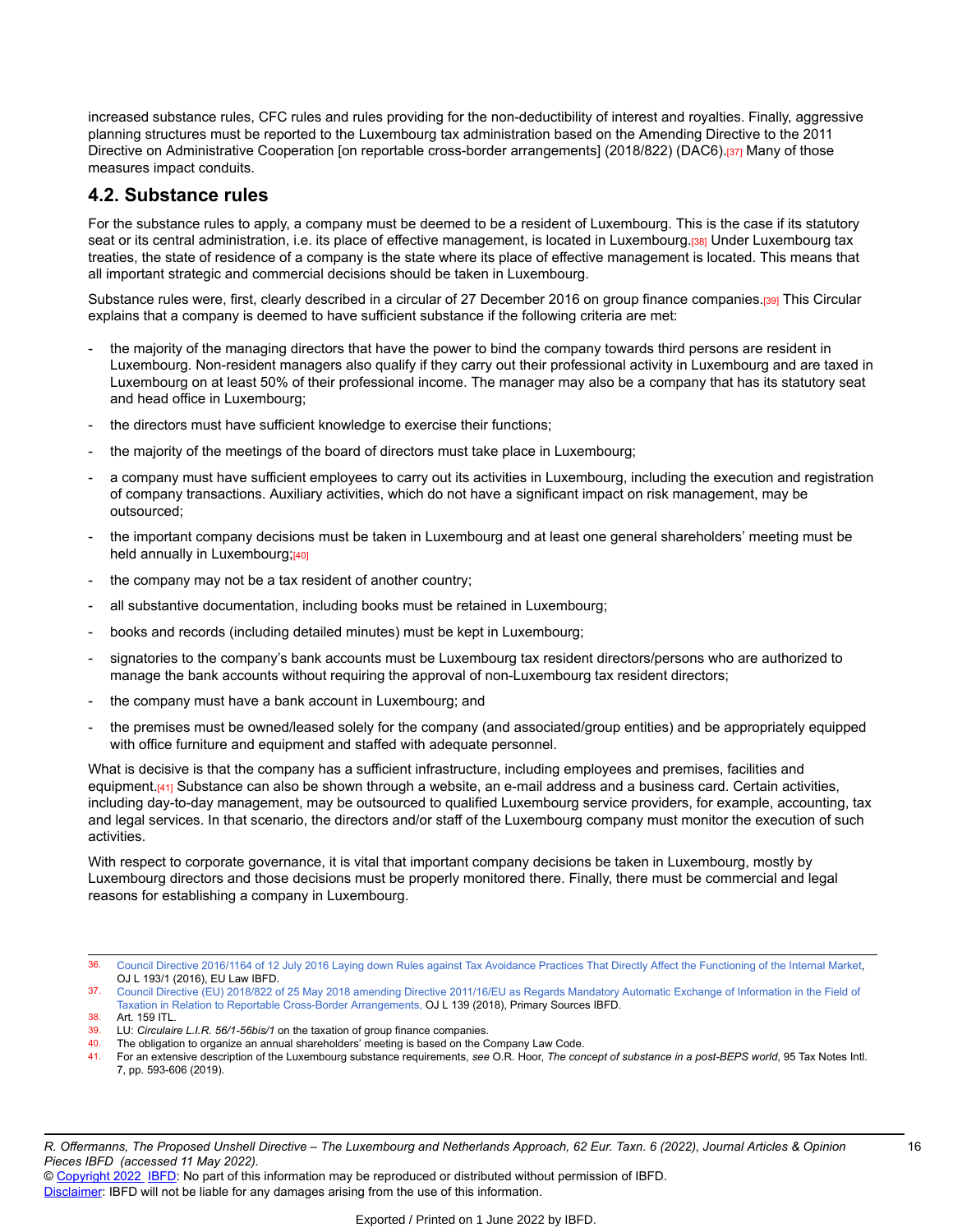The Luxembourg substance requirements are more onerous than those of the Proposed Unshell Directive because both the director and employee requirement must be met, while, under the Proposal, these are in the alternative. In addition, the Directive does not contain a bookkeeping requirement and is silent about the organization of board meetings.

## **4.3. ATAD 1**

As required by ATAD 1, Luxembourg, with effect from 2019, has introduced various anti-abuse measures.

### **4.3.1. The Luxembourg GAAR**

Before 2019, the Luxembourg GAAR allowed for transactions that were considered fictitious under the simulation principle to be ignored or reclassified. Consequently, a legal act or an action was ignored for tax purposes if it was considered to be simulated. In that scenario, a legal act was reclassified and taxation was based on the real legal act. Such reclassification also took place when a transaction was considered to be purely tax driven under the abuse of law principle.[42] Consequently, tax avoidance could not be realized through legal forms or structures based on civil law.

Under ATAD 1, the GAAR has been replaced by a new provision. Under this provision, abuse of law occurs if a specific legal route is selected for the main purpose of obtaining a tax advantage that is not genuine considering all the relevant facts and circumstances of the case concerned. The chosen legal route is regarded as non-genuine to the extent that it is not put into place for valid commercial reasons that reflect economic reality. This could imply that the interposition of a conduit company that lacks substance, the purpose of which is to mitigate taxes, can be ignored.

### **4.3.2. CFC legislation**

Another important anti-abuse measure concerns the introduction of the controlled foreign company (CFC) legislation in 2019. This legislation, which does not specifically target conduit companies, attributes the non-distributed income of an entity or PE that qualifies as a low-taxed CFC to its Luxembourg parent company or headquarters if the non-distributed income arises from non-genuine arrangements that have been put into place for the essential purpose of obtaining a tax advantage.

The CFC legislation applies to entities in which a Luxembourg parent holds a 50% direct (or indirect) participation, ownership interest or entitlement in respect of voting, capital rights or profits. A CFC is regarded as low-taxed if the corporate income tax rate is the equivalent of less than 50% of the Luxembourg corporate income tax rate. This is currently 50% of 17%, i.e. 8.5%.

Foreign entities with an accounting profit of less than EUR 750,000 or with accounting profits not exceeding 10% of their operating profits during a taxable period are excluded from the scope of the CFC rules.

## **4.4. Non-deductibility of interest and royalties**

From 1 March 2021, interest and royalties paid or owed to a related enterprise established in a country or territory included in the EU list of non-cooperative countries and territories are no longer tax deductible.[43] The term "interest" in this respect means interest and arrears due in respect of claims of any kind, whether or not secured by a mortgage or a clause regarding participation in the debtor's profits, in particular, interest and arrears on debt obligations, including premiums and prizes attached to such securities. Penalties for late payment are considered interest within the meaning of this bill.

The term "royalties" used in this context means remuneration of any kind due for the use or granting of the use of a copyright in a literary, artistic or scientific work, including a cinematographic film, patent, trademark, secret design, plan, formula or process and for information relating to experience acquired in the industrial field, whether commercial or scientific. This definition is the same as under the OECD Model (2017).[44]

<sup>42.</sup> This principle was included in LU: Tax Adaption law [Steueranpassungsgesetz], art. 6.

<sup>43.</sup> Currently, this list includes American Samoa, Fiji, Guam, Palau, Panama, Samoa, Trinidad and Tobago, the US Virgin Islands and Vanuatu. The latest list was published by the European Commission on 24 Feb. 2022, available at [https://www.consilium.europa.eu/en/press/press-releases/2022/02/24/taxation](https://www.consilium.europa.eu/en/press/press-releases/2022/02/24/taxation-council-reviews-list-of-non-cooperative-countries-for-tax-purposes/)[council-reviews-list-of-non-cooperative-countries-for-tax-purposes/](https://www.consilium.europa.eu/en/press/press-releases/2022/02/24/taxation-council-reviews-list-of-non-cooperative-countries-for-tax-purposes/) (accessed 5 May 2022). Non-deductibility was introduced by LU: Law of 10 February 2021 modifying the law of 4 December 1967 on the income tax [Loi du 10 février 2021 portant modification de la loi modifiée du 4 décembre 1967 concernant l'impôt sur le revenu], Official Gazette A 108 (11 Feb. 2022). The bill resulted from recommendations by the Code of Conduct Group that were approved by the European Council on 5 Dec. 2019, available at <https://data.consilium.europa.eu/doc/document/ST-14115-2019-INIT/en/pdf>and Economic and Financial Affairs Council meeting of 5 Dec. 2019, available at <https://www.consilium.europa.eu/en/meetings/ecofin/2019/12/05/> (accessed 5 May 2022).

<sup>44.</sup> *OECD Model Tax [Convention](https://research.ibfd.org/#/doc?url=/linkresolver/static/tt_o2_02_eng_2017_mo__td1%23tt_o2_02_eng_2017_mo__td1) on Income and on Capital* (21 Nov. 2017), Treaties & Models IBFD.

<sup>©</sup> [Copyright 2022](http://www.ibfd.org/Copyright-IBFD) [IBFD](http://www.ibfd.org): No part of this information may be reproduced or distributed without permission of IBFD. [Disclaimer:](http://www.ibfd.org/Disclaimer) IBFD will not be liable for any damages arising from the use of this information.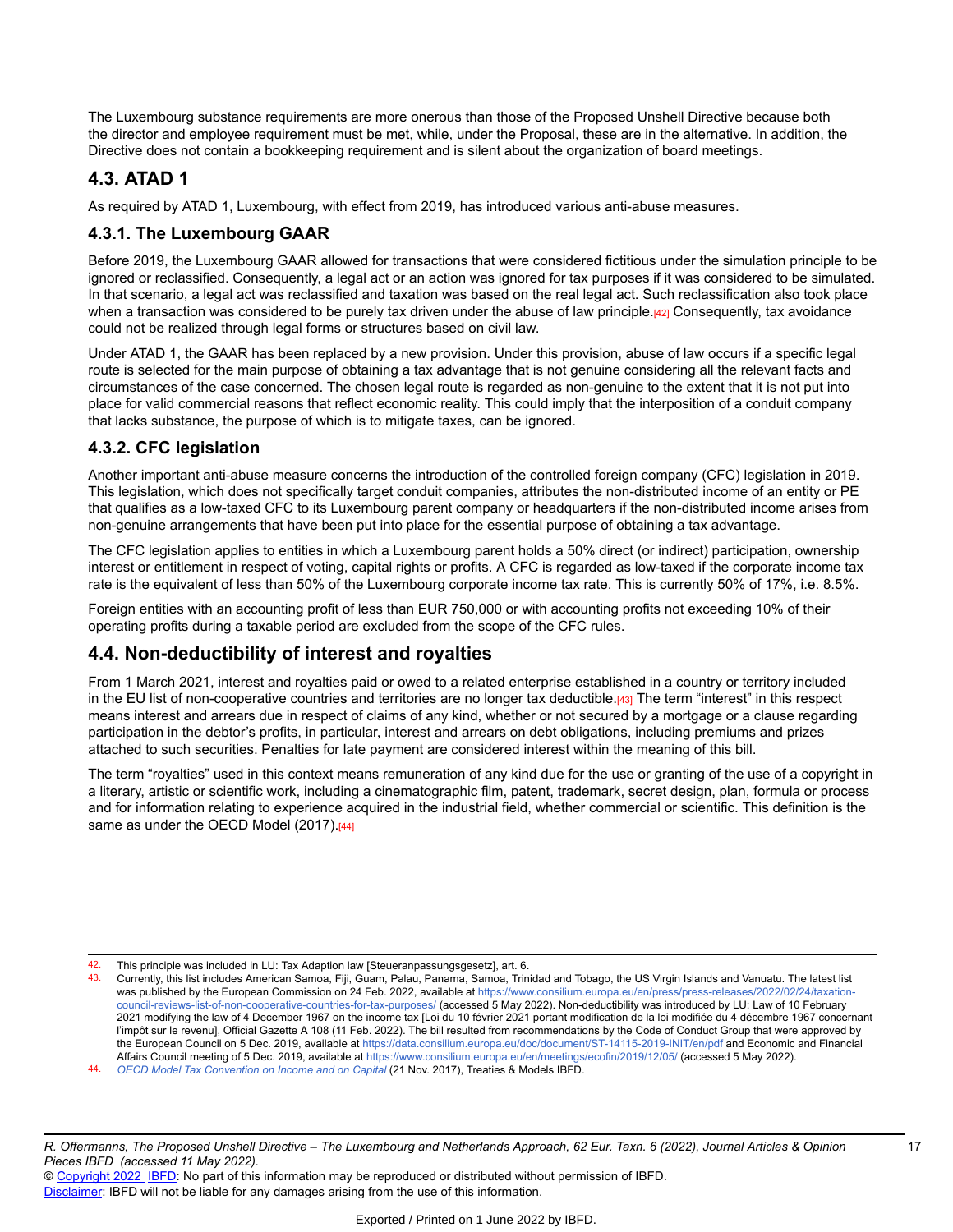## **4.5. DAC6**

DAC6 was implemented by a law of 25 March 2020.[45] The Directive obliges intermediaries or relevant taxpayers to report cross-border aggressive tax planning structures. Reportable structures are listed under certain categories of hallmarks set out in the Directive.

Hallmark 3b of this Directive targets schemes that include circular transactions involving funds passing through interposed entities without a primary commercial function or transactions that offset or cancel each other out or have other similar characteristics. This hallmark is implemented by way of an annex to the law and may also target pure conduit companies that are not established for commercial reasons, but are mainly interposed for tax savings reasons. In these circumstances, after a favourable tax treatment is obtained, payments return to the Member State of origin.

This hallmark applies when a main benefit test is met. In guidance on the law, the Luxembourg administration has announced that the main benefit test is not met when the main benefit obtained from an arrangement, based on the entirety of its components, is in line with the object and purpose of the legislation or consistent with the intention of the legislator.[46]

In determining whether or not the structure in question complies with this intent, all of the components of the structure must be taken into consideration. This means that a structure that, considered as a whole, does not meet this intent, still meets the main benefit test if special features of a tax system are used, or if inconsistencies between two or more tax systems are relied on in order to reduce tax payable. No clarifications have yet been provided, however, in relation to the practical application of any of the hallmarks linked to the main benefit test. $[47]$ 

# **5. Luxembourg Reaction Concerning the Proposed Unshell Directive**

In a reaction to the Proposed Unshell Directive, the Luxembourg Minister of Finance indicated that Luxembourg supports measures to combat abuse. They regard the Proposed Unshell Directive, however, as disproportionate.[48] The Minister takes the view that, in the context of the large number of anti-abuse measures introduced in recent years, the proposal does not offer much added value, as the existing measures already combat abuse and the use of structures for tax purposes to a significant extent. The proposal is disproportionate, as the scope is overly broad. This could result in impediments to entering the Luxembourg market and restrictions that could impact the EU internal market in a negative manner and consequently reduce the competition capacity of the European Union with third counties. Therefore, Luxembourg would prefer to introduce a more proportionate and useful measure.

# **6. Tax Measures in the Netherlands Affecting Conduit Companies**

## **6.1. In general**

As a result of the international measures mentioned in section 4 and the fact that the Netherlands position as a conduit has negatively impacted its image, the Netherlands has taken various measures to reduce its attractiveness to conduit companies. These measures are quite similar to those of Luxembourg, but the Netherlands started the process earlier.

The changes to the Netherlands ruling practice was already explained in section [3.3.2.](https://research.ibfd.org/#/doc?url=/linkresolver/static/et_2022_06_lu_1_s_3_3_2%23et_2022_06_lu_1_s_3_3_2)

## **6.2. Substance requirements in the Netherlands**

In an attachment to a letter of 25 June 2012, the State Secretary for Finance indicated that the substance of companies refers to recognition/visibility on account of ownership, the use of tangible assets, or staff. With regard to agreements or facts, this means "economic reality" as opposed to what appears on paper, similar to the substance-over-form doctrine.[49] This means that a company is assessed according to its ownership and use of tangible assets and the functions that individuals perform on the account of and at the risk of that company. Under tax treaties, ownership plays an important role because it is used

<sup>45.</sup> LU: Law of 25 March 2020 concerning reportable cross-border constructions [Loi du 25 mars 2020 relative aux dispositifs transfrontières devant faire l'objet d'une déclaration], Official Gazette no. A 192 (26 Mar. 2020).

<sup>46.</sup> Clarifications concerning the law of 25 March 2020 on reportable cross-border arrangements [Précisions concernant l'implémentation de la loi du 25 mars 2020 relative aux dispositifs transfrontières devant faire l'objet d'une déclaration] (12 Feb. 2021 version), available at [https://impotsdirects.public.lu/dam](https://impotsdirects.public.lu/dam-assets/fr/echanges-electroniques/dac6/Precisions-concernant-l-interpretation-de-la-loi-du-25-mars-2020-Version-PDF-20210212-.pdf)[assets/fr/echanges-electroniques/dac6/Precisions-concernant-l-interpretation-de-la-loi-du-25-mars-2020-Version-PDF-20210212-.pdf.](https://impotsdirects.public.lu/dam-assets/fr/echanges-electroniques/dac6/Precisions-concernant-l-interpretation-de-la-loi-du-25-mars-2020-Version-PDF-20210212-.pdf)

<sup>47.</sup> For further details on the main benefit test, *see* R.H.M.J. Offermanns & R. Botelho Moniz, *[DAC6 in a Selection of EU Member States: The Practical](https://research.ibfd.org/#/doc?url=/linkresolver/static/et_2021_06_e2_2%23et_2021_06_e2_2) [Application](https://research.ibfd.org/#/doc?url=/linkresolver/static/et_2021_06_e2_2%23et_2021_06_e2_2) of the Main Benefit Test and Its Hallmarks*, 61 Eur. Taxn. 6 (2021), Journal Articles & Opinion Pieces IBFD.

<sup>48.</sup> Published text of the Ministry of Finance of 10 February 2022 of an interview of the Luxembourg Minister of Finance with newsmagazine Telecran, *Ein Strauß an Vorteilen* [A bunch of advantages] (10 Feb. 2022), available at [https://mfin.gouvernement.lu/fr/actualites.gouvernement%2Bde%2Bactualites](https://mfin.gouvernement.lu/fr/actualites.gouvernement%2Bde%2Bactualites%2Btoutes_actualites%2Binterviews%2B2022%2B02-fevrier%2B10-backes-telecran.html) [%2Btoutes\\_actualites%2Binterviews%2B2022%2B02-fevrier%2B10-backes-telecran.html](https://mfin.gouvernement.lu/fr/actualites.gouvernement%2Bde%2Bactualites%2Btoutes_actualites%2Binterviews%2B2022%2B02-fevrier%2B10-backes-telecran.html) (accessed 5 May 2022).

<sup>49.</sup> NL: State Secretary for Finance Letter of 25 June 2012, no. IFZ/2012/85U.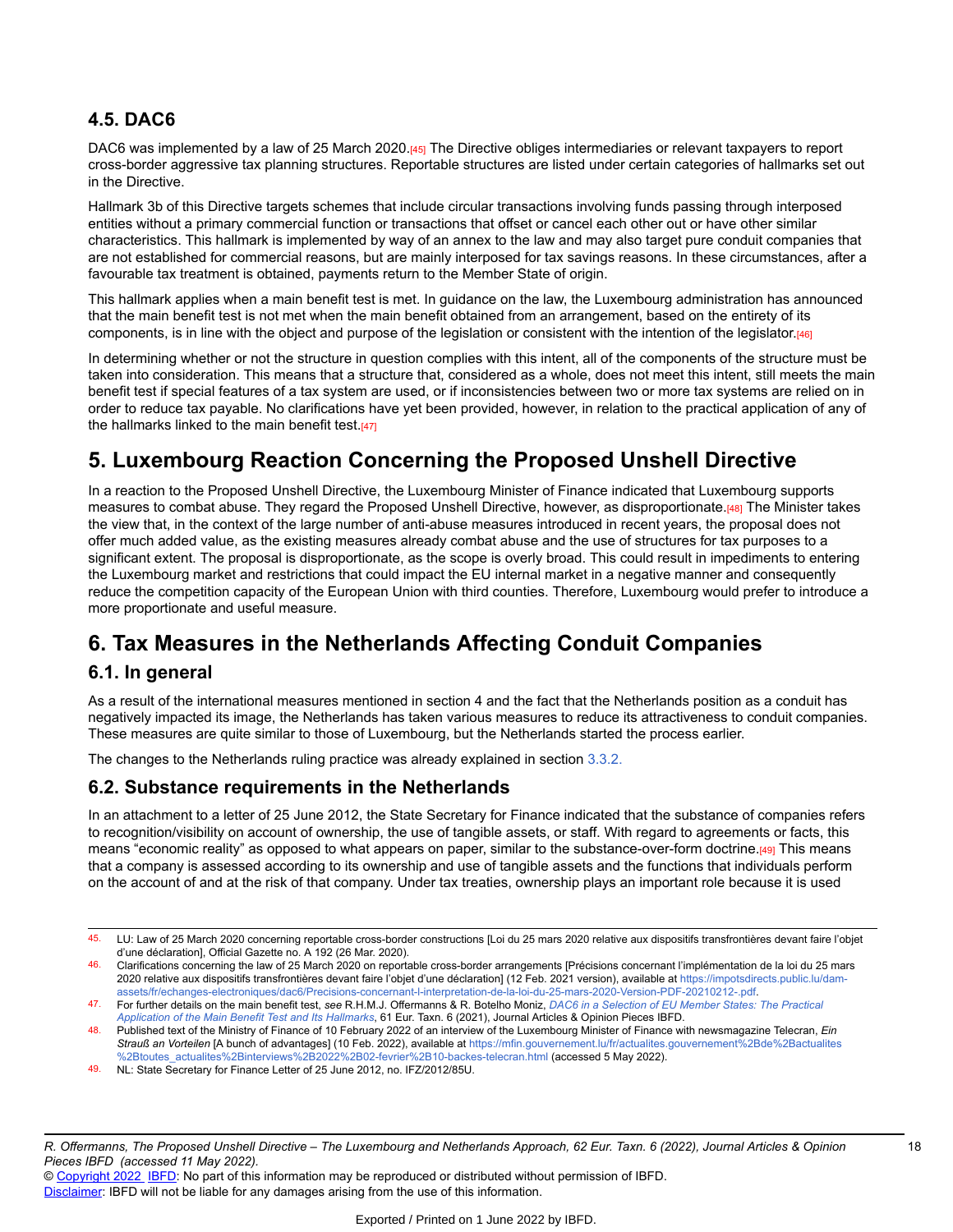in determining residence and an arm's length price, as well as the application of limitation on benefits and main purpose test provisions.

In a letter of 3 March 2015, the State Secretary for Finance indicated that:

Substance refers to the nexus which a company has with the country in which it is established, so the level of connection it has with that country. Within a corporate structure and between different corporate structures, differences may occur in the form of the various activities.<sup>[50]</sup> For example, a factory will normally have more assets and staff than a company with predominantly administrative activities. Enterprises that need more staff or more fixed assets are typically less mobile and, in choosing their location, taxation may play a less important role. With regard to more mobile activities, taxation may play a bigger role. "Substance poor" means that a company has little nexus with the pertinent country. When a company is "substance rich", it will instead have stronger ties. [Author's translation.]

The substance requirements were first included in various Decrees on entities with intra-group financial service activities. The first Decrees were issued in 2001 and were updated and replaced in 2004 and 2014. $[51]$ 

In order to obtain a tax ruling, service companies, at that time, had to meet the following cumulative requirements:

- at least half of the total number of statutory directors with decision-making powers had to reside or be effectively domiciled in the Netherlands. For this requirement, the decision-making powers of the director or directors resident/domiciled in the Netherlands must have been at least equivalent to those of the director or directors resident/domiciled abroad;
- the board members resident or domiciled in the Netherlands had to have the requisite professional knowledge to properly perform their duties. Those duties were to include, at least, decision-making, based on their own responsibility within the framework of a company group, regarding any transactions to be entered into by the entity, as well as ensuring that the transactions entered into were properly handled. Taking care of day-to-day management was not enough to satisfy this requirement. In addition, the board's responsibility must have concerned the legal settlement of transactions, management of the loans and the associated risks, and the execution of transactions;
- the entity had to have qualified personnel at its disposal to adequately perform and register the transactions to be entered into by the entity itself;
- the board decisions had to be taken in the Netherlands. This condition required that regular board meetings were physically held in the Netherlands, during which (important) board decisions were made;
- the entity's key bank accounts had to be maintained in the Netherlands. This meant that both the entitlement to and the decision-making powers with respect to the key bank accounts must have been vested in the Netherlands entity;
- the bookkeeping must have been kept and maintained in the Netherlands. This condition was satisfied if the bookkeeping and the associated administrative work was physically performed and physically present in the Netherlands;
- the entity had to, until the moment of testing at least, correctly comply with all of its tax filing requirements including corporate income tax, wage tax and/or VAT; and
- the entity's registered address had to have been in the Netherlands and, to the company's best knowledge, the entity could not have been considered to (also) be a resident for tax purposes in any other country.

For ruling requests pertaining to the application of the participation exemption, an additional condition was that the requesting party must have financed the cost of the participation(s), for which an ATR was requested, with equity of at least 15%.

Substance requirements were, for the first time, codified in the Netherlands in 2014.<sup>[52]</sup> This codification contained the current minimum substance requirements for resident corporate taxpayers subject to corporate income tax, the activities of which mainly (i.e. 70% or more) consist of (in)directly receiving (and paying) interest, royalties, rent or lease payments from (to) nonresident entities that are part of the group to which the taxpayer belongs. It mainly targets financial service companies.

Whether or not a Netherlands resident company is mainly involved in those activities is, inter alia, determined on the basis of the composition of its assets and liabilities, the composition of its turnover, the actual activities carried out and the time allocation of the employees.

52. NL: Implementing Decree on Assistance in International Tax Matters [Uitvoeringsbesluit Wet Internationale Bijstand in Belastingzaken], art. 3a*.*

<sup>50.</sup> NL: State Secretary for Finance Letter of 3 March 2015, no. IZV/2015/170.

<sup>51.</sup> NL: Decree of 30 March 2001, no. IFZ2001/294M on service companies (*dienstlichamen*), as amended by NL: Decree of 11 August 2004, no. DGB2004/1338M and Decree of 12 June 2014, no. DGB 2014/3101. The special Decree for service companies was abolished on 1 July 2019 as a result of significant amendments to the Netherlands ruling practice.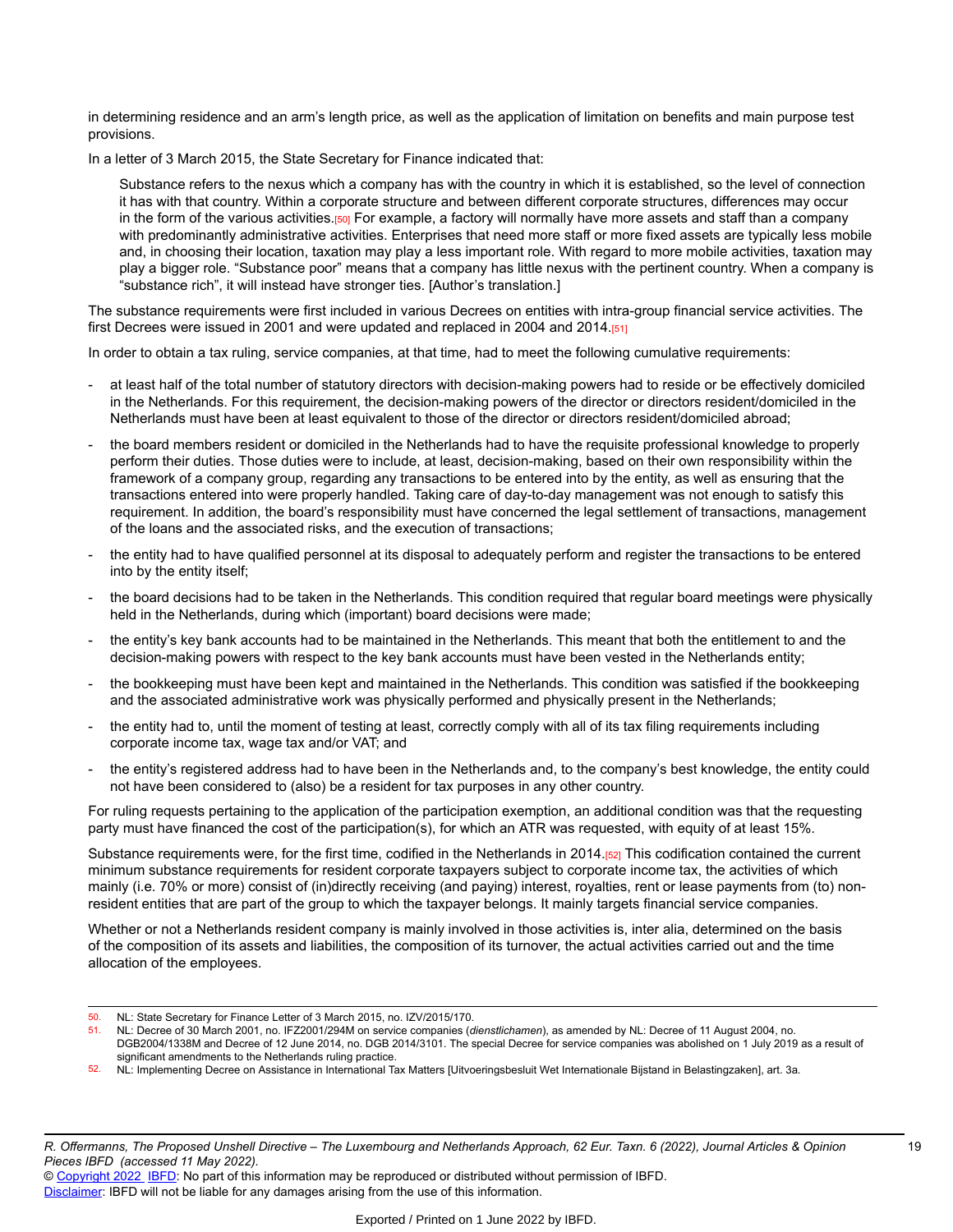The substance requirements are as follows:

- at least half of the statutory board members with decision-making powers must reside in the Netherlands;
- these board members must possess the required knowledge, in short, to execute their tasks;
- there must be qualified staff to execute and register the taxpayers' activities;
- the board decisions must be taken in the Netherlands;
- the key bank accounts must be held in the Netherlands;
- the accounting records must be kept in the Netherlands;
- the address of the taxpayer must be in the Netherlands;
- the taxpayer must, to his knowledge, be a tax resident of another country;
- the taxpayer must assume real risks as regards the loans or royalty/rental/lease agreements; and
- the taxpayer must hold an amount of equity commensurate with the real risk he runs.

Companies have to declare whether or not they meet these requirements. If not, they must provide an overview of the interest, royalty, rental and lease payments received, in respect of which the taxpayer has requested, or could still request, the application of:

- a provision for the elimination of double taxation (for example, a tax treaty);
- the EU [Interest and Royalties Directive](https://research.ibfd.org/#/doc?url=/linkresolver/static/tt_e2_82_eng_2003_tt%23tt_e2_82_eng_2003_tt) (2003/49); or
- a national provision implementing the [Interest and Royalties Directive](https://research.ibfd.org/#/doc?url=/linkresolver/static/tt_e2_82_eng_2003_tt%23tt_e2_82_eng_2003_tt).

In 2018, the same conditions were included in the Corporate Income Tax Act. $[53]$ 

Effective 2014, the Netherlands spontaneously exchanges information with other countries regarding (financial) service companies with a lack of substance to avoid the abuse of tax treaties and EU directives. The other treaty state can then refuse to apply the treaty withholding tax rates on the basis that the (financial) services company is not the beneficial owner of the dividends and interest or it can apply an abuse provision, such as the principal purpose test.

If such a company claims avoidance of double taxation, the Netherlands will spontaneously provide the necessary information regarding the taxpayer to the relevant treaty partner or EU Member State. This could result in a loss of treaty benefits.

Another important step with respect to the required substance was taken on 7 November 2016, when the government decided to tighten the conditions for obtaining advance tax rulings by adding the following conditions: $[54]$ 

- a requirement for a minimum expense amount, which serves as an indicator of presence in the Netherlands;
- a requirement for a minimum number of employees; and
- an increase in the 15% minimum amount of equity currently required for international holding companies.

In addition, the existing spontaneous exchange of information for service companies was expanded to all holding companies. This means that all holding companies established in the Netherlands with a lack of substance now bear the risk that they will no longer enjoy tax treaty benefits. Holding companies now must have sufficient substance to obtain an advance tax ruling and to qualify for tax treaty benefits.

Another important aspect concerns the treatment of international (financial) service companies. Treaty partners are obliged to apply the withholding tax rates on interest and royalties to such companies resident in the Netherlands if those companies are the beneficial owners. In order to qualify for the treaty benefits, financial companies have to meet a risk requirement test. Since 2002, a genuine risk has existed if the company maintains sufficient equity to cover its risks and this equity is at least the lesser of 1% of its outstanding loans or EUR 2 million.<sup>[55]</sup> This requirement was introduced because financial service companies with limited risk and presence in the Netherlands were entitled to treaty benefits if they were the beneficial owners of payments

<sup>53.</sup> NL: Implementing Ordinance to the Corporate Income Tax Act, art. 2d.

<sup>54.</sup> Parliamentary Document 25087 no. 136 in response to Lower House to Resolution No. 43 to increase the substance requirements for empty conduit

companies [Antwoord Tweede Kamer op Resolutie No. 43 om de substance vereisten voor doorstroomvennootschappen te verhogen]*.*

<sup>55.</sup> This risk requirement is included in NL: Corporate Income Tax Act [Wet op de vennootschapsbelasting] [hereinafter CITA], art. 8c.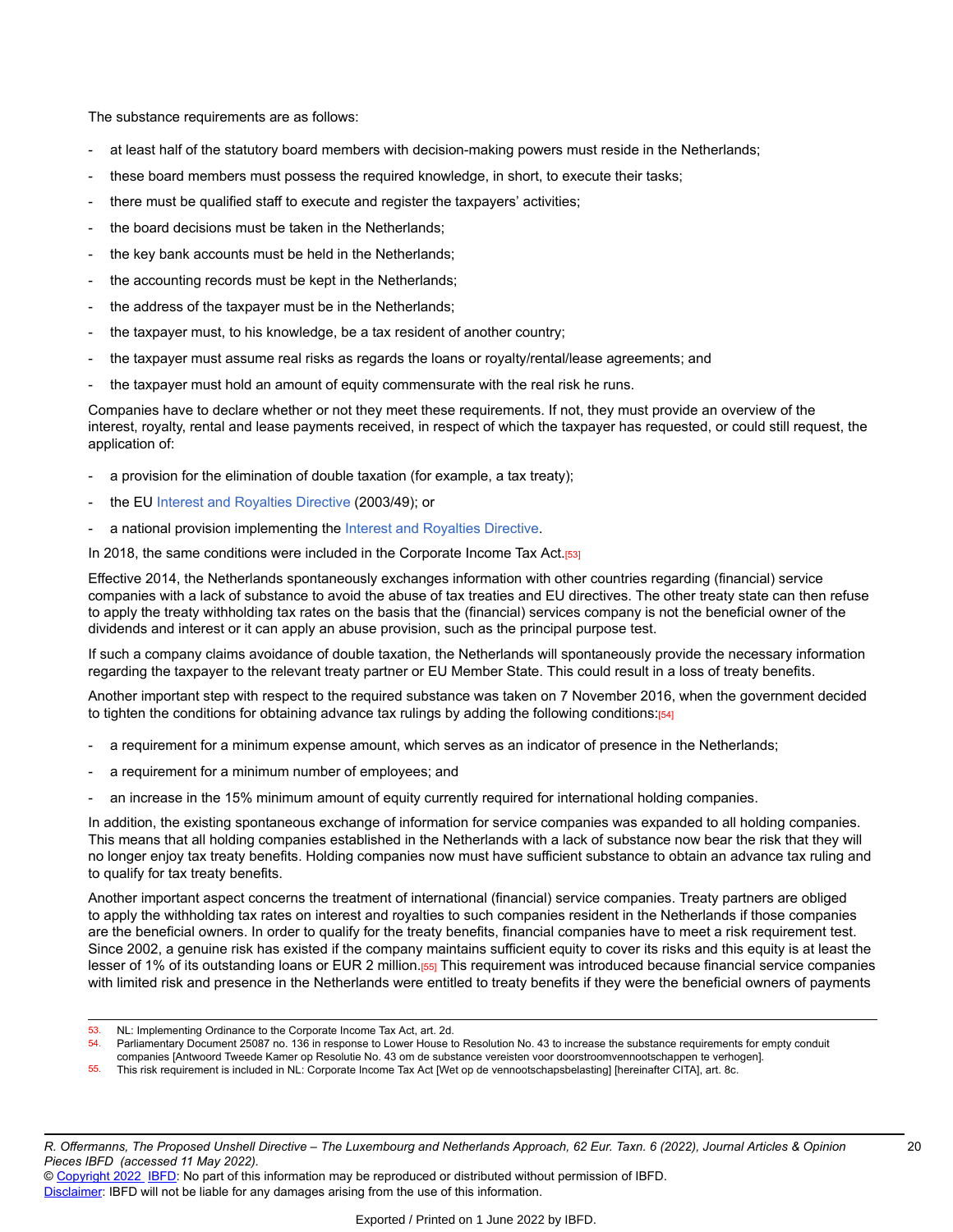and the principal purpose test did not apply. Their interposition as an intermediary company was often tax driven. Companies running a sufficient risk may add the interest and royalties received to their profit. This means that those companies are entitled to a credit for foreign withholding tax. If no real risk is assumed, those companies are taxed on an arm's length remuneration for their services, which is equal to the operational costs plus a limited markup. In that scenario, no credit for foreign withholding tax will be granted and the entity may not be entitled to treaty benefits because it is not regarded as the beneficial owner of the interest and royalties received.

The management requirement is often met by appointing an expert at a trust office and the risk requirement is also not perceived as onerous.

On 25 January 2017, the parliament adopted another resolution to sharpen the substance requirements for conduit companies.<sup>[56]</sup> From 2019, this resulted in two additional substance requirements for holding companies. First, holding companies must incur employment costs of at least EUR 100,000 in relation to their intermediary holding functions. However, the employment may be performed by seconded employees or be outsourced to independent contractors. Second, the holding company must (for at least 24 months) have its own office space at its disposal to carry out the intermediary holding functions.[57] These requirements have applied to financial services companies since 2021.

A final important step regarding substance requirements was introduced in 2019. From 1 July 2019, a new rulings practice has become effective in the Netherlands that includes tighter conditions for granting an international tax ruling to companies. The substance requirement has been replaced by an economic nexus criterion. This means that a company must carry on real economic activities in the Netherlands. A ruling will no longer be granted to pure conduit companies that are not or are hardly active in the Netherlands and that are mainly incorporated in order to save domestic and foreign taxes.

Finally, the substance requirements now play a new role in respect of tax. In the past, the requirements functioned as a safe harbour rule, which meant that all tax and treaty benefits were granted to companies meeting these requirements. Since 2021, however, the substance requirements no longer function as a safe harbour but only provide an indication that a company should qualify for tax and treaty benefits. This change stems from the decision of the Court of Justice of the European Union (ECJ) in the Danish withholding tax cases.[58] In these cases, the ECJ decided that the European abuse principle obliges the Member States to deny EU benefits, such as those of the EU [Parent-Subsidiary](https://research.ibfd.org/#/doc?url=/linkresolver/static/tt_e2_79_eng_2011_tt%23tt_e2_79_eng_2011_tt) Directive (2011/96) or the EU Interest-Royalties Directive (2003/49) where there is abuse of EU legislation. The ECJ defines the term "abuse" in a substantive manner, which implies that in situations in which all substance requirements are met, based on all facts and circumstances, abuse can nevertheless exist. Consequently, a shift in the burden of proof has arisen because a company will now have to show that no abuse exists.

The Netherlands substance requirements that have developed over time are stricter than those of the Proposed Unshell Directive. A deviation is that the director and employee requirement are not alternatives. Furthermore, the Directive does not contain a bookkeeping requirement.

## **6.3. ATAD 1**

As required by ATAD 1, the Netherlands, with effect from 2019, has also introduced various anti-abuse measures.

#### **6.3.1. The Netherlands anti-abuse concept**

Under the Netherlands anti-abuse provisions, artificial or simulated transactions are ignored based on a determination of the actual facts of the case. The "just levy" principle included in article 31 of the General Tax Act<sub>[59]</sub> allows the tax authorities to ignore legal acts for tax purposes with the prior approval of the Ministry of Finance. This provision, however, is not currently applied. Instead, the abuse of law principle (*fraus legis*) developed under the case law is used.

This principle applies to artificial transactions that are predominantly aimed at avoiding taxation and that violate the object and purpose of a tax law. Under this principle, it is not the wording of a provision that is decisive but its spirit. If the conditions of this principle are met, a transaction is converted into the closest equivalent that does not give rise to abuse. As the *fraus legis* concept is perceived as working well, the Netherlands has not introduced the ATAD GAAR.[60]

<sup>56.</sup> NL: Parliamentary Resolution no. 139.<br>57. These conditions were added to NL: It

These conditions were added to NL: Implementing Ordinance to the Corporate Income Tax Act [Uitvoeringsbesluit Wet op de Vennootschapsbelasting], art. 2d and NL: Implementing Decree on Assistance in International Tax Matters [Uitvoeringsbesluit Wet Internationale Bijstand in Belastingzaken], art. 3a.

<sup>58.</sup> DK: ECJ, 26 Feb. 2019, Joined Cases [C-116/16](https://research.ibfd.org/#/doc?url=/linkresolver/static/ecj_c_116_16%23ecj_c_116_16) and C-117/16, *Skatteministeriet v. T Danmark and Y Denmark Aps*, Case Law IBFD and DK: ECJ (Grand Chamber), 26 Feb. 2019, Joined Cases C-115/16, [C-118/16,](https://research.ibfd.org/#/doc?url=/linkresolver/static/ecj_c_115_16%23ecj_c_115_16) C-119/16 and C-299/16, *N Luxembourg I, X Denmark, C Danmark I and Z Denmark v. Skatteministeriet*, EU:C:2019:134, Case Law IBFD.

<sup>59.</sup> NL: General Tax Act, 1959.

<sup>60.</sup> H-J. van Duijn & K. Sinnige, *[Netherlands](https://research.ibfd.org/#/doc?url=/linkresolver/static/cta_nl%23cta_nl) – Corporate Taxation – Country Analyses*, Country Tax Guides IBFD (accessed 18 Apr. 2022).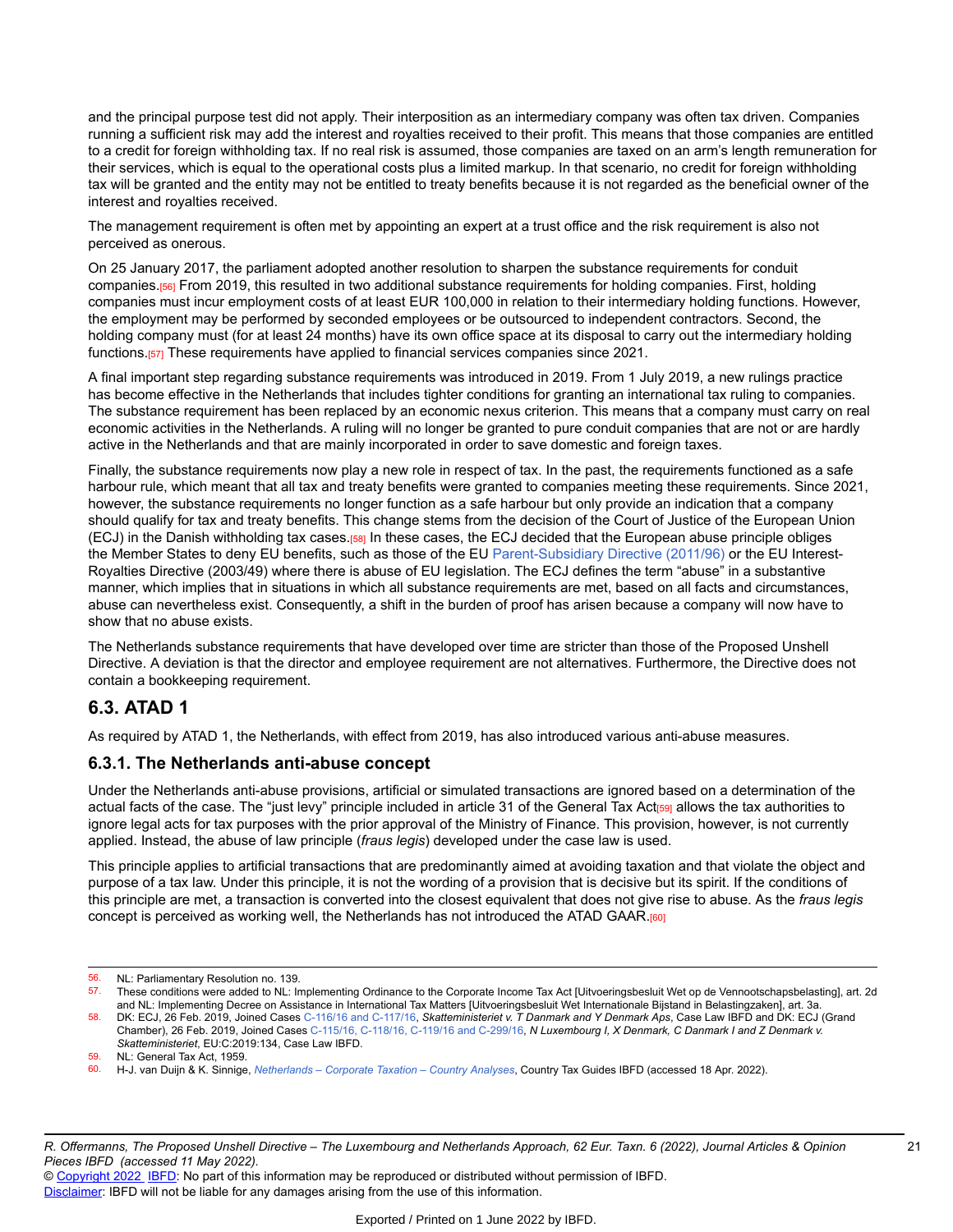### **6.3.2. CFC legislation**

The Netherlands introduced controlled foreign company (CFC) legislation in 2019 to counter abuse. This legislation, which does not specifically target conduit companies, attributes the non-distributed income of an entity or PE that qualifies as a lowtaxed CFC to its Netherlands parent company or headquarters, provided that the non-distributed income arises from nongenuine arrangements that have been put in place for the essential purpose of obtaining a tax advantage. In addition, the CFC legislation is applied to certain types of income, including dividends, interest, royalties, lease payments, benefits from insurance, bank or other financial activities and income from invoicing activities that add little or no economic value.

The CFC legislation applies to entities in which a Netherlands parent has a 50% direct (or indirect) participation, ownership interest or entitlement to an interest in voting, capital rights or profits. A CFC is regarded as low-taxed if the corporate income tax rate is lower than 9%.[61] The CFC legislation also applies to countries that are on the EU list of non-cooperative states.[62] The CFC legislation does not apply (i) to companies that mainly earn non-tainted income that is not included in the list of qualifying CFC income or to financial institutions mainly receiving income from third parties; and (ii) where the CFC performs a genuine economic activity, which means that the substance requirements must be met.

### **6.4. Anti-abuse provisions in tax treaties**

To reduce the effect of conduit companies, the Netherlands, in 2013, developed a policy to include anti-abuse provisions in its tax treaties.<sup>[63]</sup> As a result of this policy, the Netherlands approached many developing countries to add such provisions to

the existing tax treaties<sup>.</sup>[64] These clauses mostly take the form of a principal purpose test (PPT), which the Netherlands has also opted for under the MLI. Under this test, tax treaty benefits, such as the treaty withholding tax rates, are denied if the main or one of the main reasons for entering into an arrangement was to obtain treaty benefits. In making this determination, open norms are used, such as the intention behind a structure or arrangement, which should guarantee that real economic activities are not impacted.

In addition, treaty benefits will nevertheless be granted if those benefits would have applied even if the relevant structure or transaction had not been put in place. The Netherlands will always consult the other treaty partner before denying treaty benefits based on the PPT.

### **6.5. Withholding tax measures**

#### **6.5.1. Withholding tax obligation for holding cooperatives**

Before 2018, cooperatives were often used as an interposed vehicle in the Netherlands because such entities were not obliged to withhold dividend withholding tax. The shares of a Netherlands holding company were often owned by a Netherlands cooperative. In that scenario, dividend distributions to the cooperative were tax exempt in the Netherlands, whereafter the cooperative could redistribute the dividends to a foreign entity without dividend withholding tax becoming due.

Since 2018, holding cooperatives, the actual activities of which consist mainly in the holding of participations or the direct or indirect financing of affiliated entities or individuals, are, however, obliged to withhold tax.

#### **6.5.2. Conditional withholding tax on interest and royalties**

From 2021, a conditional withholding tax on interest and royalty payments applies, which aims to discourage the use of the Netherlands to channel those payments to low-tax jurisdictions or to shift taxable income to low-tax jurisdictions.[65] The Netherlands Bureau for Economic Policy Analysis<sub>[66]</sub> has established that a conditional withholding tax should make the Netherlands less attractive to conduit companies.<sup>[67]</sup>

<sup>61.</sup> Currently, this concerns Anguilla, the Bahamas, Bermuda, British Virgin Islands, Cayman Islands, Guernsey, Isle of Man, Jersey, Turkmenistan, Turks and Caicos Islands, Vanuatu and the United Arab Emirates.

<sup>62.</sup> Currently, this list includes American Samoa, Fiji, Guam, Palau, Panama, Samoa, Trinidad and Tobago, the US Virgin Islands and Vanuatu. The same list applies in respect of the conditional withholding tax. Barbados and Oman, which were originally on the list of low-tax countries, are no longer on the 2022 list. The currrent list was published by NL: Regulation of the State Secretary of Finance of 28 December 2021 amending, among other things, some implementation regulations in the field of taxes and allowances [Regeling van de Staatssecretaris van Financiën van 28 december 2021 tot wijziging van onder meer enige uitvoeringsregelingen op het gebied van belastingen en toeslagen], no. 2021-0000025821 of 28 December 2021, Official Gazette no. 2021-0000025821 (28 Dec. 2021).

<sup>63.</sup> In para. 3.2.2. of the 2020 tax policy memorandum, the Netherlands indicates that it wants to include a PPT in its tax treaties as a minimum anti-abuse standard as per the MLI.

<sup>64.</sup> Ministry of Finance Letter of 30 Aug. 2013, no. IFZ/2013/320 U.

<sup>65.</sup> For details on the conditional withholding tax, see F.P.G. Pötgens & P.I.M. Geerse, [Withholding](https://research.ibfd.org/#/doc?url=/linkresolver/static/et_2020_10_nl_1%23et_2020_10_nl_1) Tax Act 2021: A Split from Historical Trends!, 60 Eur. Taxn. 10 (2020), Journal Articles & Opinion Pieces IBFD and C. Tolman & M. Molenaars, *The New Dutch Conditional Withholding Tax And Hybrid Entities*, 104 Tax Notes Intl. 4, pp. 427-430 (2021).

<sup>66.</sup> The Netherlands Bureau for Economic Policy Analysis (*Centraal Planbureau*, CPB) is an independent Netherlands government agency providing economic forecasts and analyses of policy plans for the government and political parties.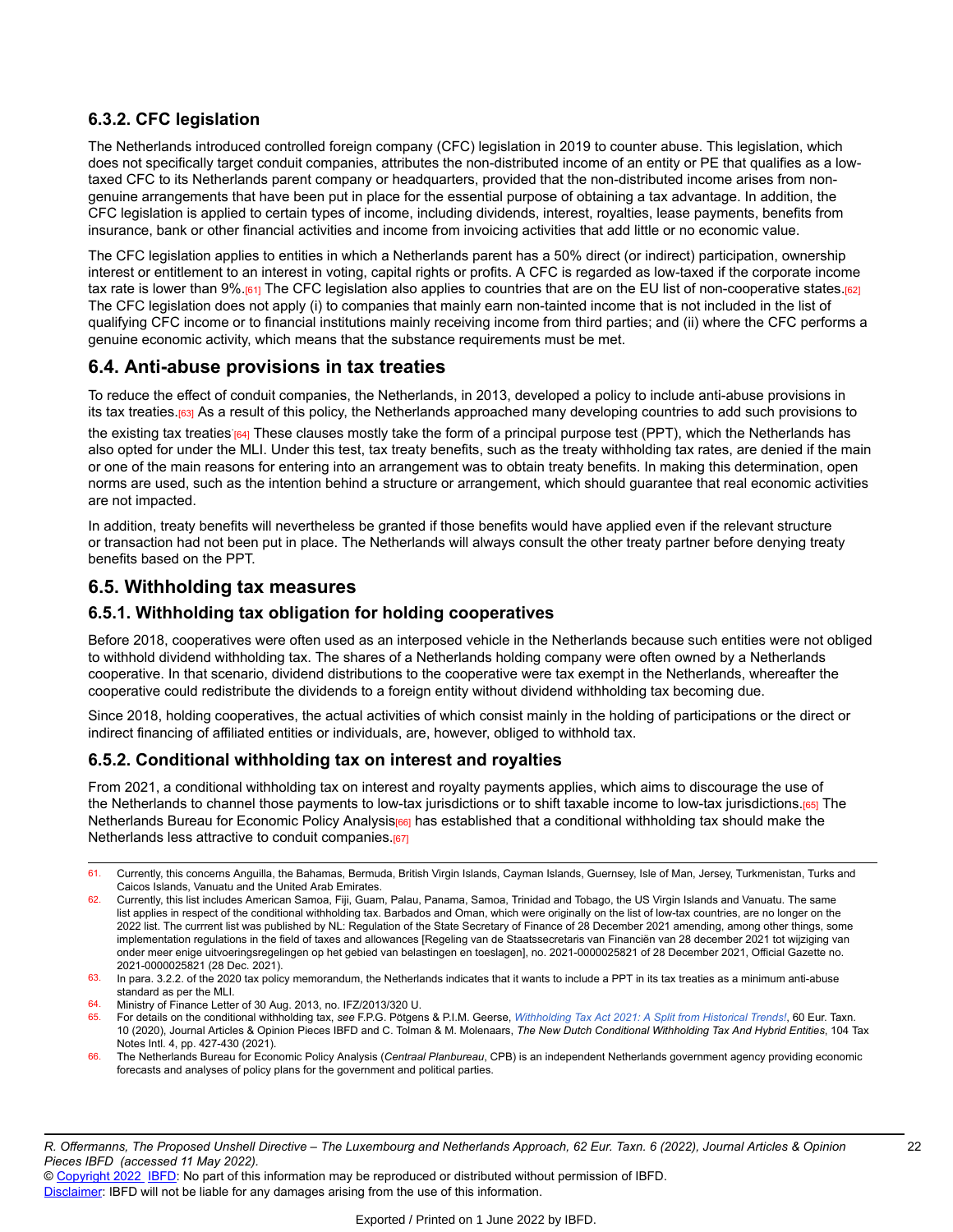The tax is imposed on interest and royalty payments to related companies established in low-tax jurisdictions with a statutory tax rate of 9% or less or in a country that is on the EU list of non-cooperative states. The reference date for the determination of the 9% criterion is 1 October of each year.

The Netherlands has tax treaties with Bahrain (2008),<sup>[68]</sup> Barbados (2006),<sup>[69]</sup> Oman (2009),[70] Panama (2010)<sup>[71]</sup> and the United Arab Emirates (2007).[72] The treaties with Bahrain and the United Arab Emirates do not authorize the Netherlands to impose any withholding tax on interest and royalties. The treaty with Barbados provides for a 5% withholding tax on royalties, the treaty with Oman an 8% withholding tax on royalties and the treaty with Panama a 5% withholding tax on interest and royalties. For Bahrain, Barbados, Oman, Panama and the United Arab Emirates**,** the conditional withholding tax does not apply until three calendar years after the state is first designated as a low-tax jurisdiction under the applicable ministerial regulations have passed. During this period, the intention is for the Netherlands to renegotiate the treaty.[73] If this does not appear to be possible, the Netherlands may try to invoke the PPT under the MLI. Bahrain, Panama and the United Arab Emirates also have all opted for the PPT under the MLI, which means that this test could by applied by both countries in the event of treaty abuse, as the MLI is effective for those countries.[74]

The conditional withholding tax is only imposed on interest and royalty payments to related companies. A related company is a company in which a shareholding of more than 50% is directly or indirectly owned. This means that it must be possible to influence the decision-making of the related company in such a manner that its activities can be determined. Consequently, withholding tax is due in the following three situations:

- where a recipient owns a controlling shareholding in the paying entity;
- where the paying entity owns a controlling shareholding in the receiving entity; and
- where a third company owns a controlling shareholding in both the paying and receiving entity.

A controlling interest can also be held together with other companies of a controlling group.

The withholding tax is imposed at the highest statutory corporate income tax rate, currently 25.8%. Tax can be due even where payments are made in respect of genuine business activities or when genuine business activities exist in a low-tax jurisdiction.[75] Therefore, the impact this tax will have on the Netherlands business and investment climate remains to be seen. In any event, the fact that genuine situations are also covered indicates that the efforts being made to diminish the reputation of the Netherlands as a conduit country[76] trump any economic considerations, such as avoiding situations of double taxation. In any event, this implies that entities established in a low-tax jurisdiction are always subject to the conditional withholding tax even if they carry on a business with sufficient substance.

The tax is due not only in respect of direct interest or royalty payments, but also in respect of artificial arrangements set up to avoid the tax, such as interposing a company in a high-tax jurisdiction in circumstances in which the ultimate beneficiary is established in a low-tax jurisdiction. $\eta$ <sub>1</sub> In addition, the tax is also due on payments to a hybrid entity, regardless of its

- 67. *See also* the State Secretary for Finance Letter of 11 Nov. 2019, Parliamentary Documents II 2019/20, 35 305, no. 8 in response to the CPB research (memorandum from M. van 't Riet & A.M. Lejour), *Netwerkanalyse van een Nederlandse voorwaardelijke bronbelasting op renten en royalty's* [Network analysis of a Dutch conditional withholding tax on interest and royalties], Nov. 2019. *See also* Memorandum of Reply (*Memorie van Antwoord*), Parliamentary Papers I 2019/20, 35 305, C, pp. 2-3.
- 68. Convention between the [Government](https://research.ibfd.org/#/doc?url=/linkresolver/static/tt_bh-nl_01_eng_2008_tt__td1%23tt_bh-nl_01_eng_2008_tt__td1) of the Kingdom of Bahrain and the Government of the Kingdom of the Netherlands for the Avoidance of Double *Taxation and the [Prevention](https://research.ibfd.org/#/doc?url=/linkresolver/static/tt_bh-nl_01_eng_2008_tt__td1%23tt_bh-nl_01_eng_2008_tt__td1) of Fiscal Evasion with Respect to Taxes on Income* (16 April 2008), Treaties & Models IBFD.

75. Explanatory Memorandum (*Memorie van Toelichting*), Parliamentary Documents II 2019/20, 35 305, no. 3, pp. 2 and 3 and Memorandum Responding to Report (*Nota naar aanleiding van het Verslag*), Parliamentary Documents II 2019/20, 35 305, no. 6, pp. 2, 3 and 19 [hereinafter Memorandum Responding to Report].

<sup>69.</sup> Convention between the Kingdom of the [Netherlands](https://research.ibfd.org/#/doc?url=/linkresolver/static/tt_bb-nl_01_eng_2006_tt__td2%23tt_bb-nl_01_eng_2006_tt__td2) and Barbados for the Avoidance of Double Taxation and the Prevention of Fiscal Evasion with Respect *to Taxes on [Income](https://research.ibfd.org/#/doc?url=/linkresolver/static/tt_bb-nl_01_eng_2006_tt__td2%23tt_bb-nl_01_eng_2006_tt__td2)* (28 November 2006), Treaties & Models IBFD.

<sup>70.</sup> Agreement between the Kingdom of the [Netherlands](https://research.ibfd.org/#/doc?url=/linkresolver/static/tt_nl-om_01_eng_2009_tt__td1%23tt_nl-om_01_eng_2009_tt__td1) and the Sultanate of Oman for the Avoidance of Double Taxation and the Prevention of Fiscal Evasion *with [Respect](https://research.ibfd.org/#/doc?url=/linkresolver/static/tt_nl-om_01_eng_2009_tt__td1%23tt_nl-om_01_eng_2009_tt__td1) to Taxes on Income* (5 October 2009), Treaties & Models IBFD.

<sup>71.</sup> Convention between the Republic of Panama and the Kingdom of the [Netherlands](https://research.ibfd.org/#/doc?url=/linkresolver/static/tt_nl-pa_01_eng_2010_tt__td1%23tt_nl-pa_01_eng_2010_tt__td1) for the Avoidance of Double Taxation and the Prevention of Fiscal Evasion *with [Respect](https://research.ibfd.org/#/doc?url=/linkresolver/static/tt_nl-pa_01_eng_2010_tt__td1%23tt_nl-pa_01_eng_2010_tt__td1) to Taxes on Income* (6 October 2010), Treaties & Models IBFD.

<sup>72.</sup> [Synthesised](https://research.ibfd.org/#/doc?url=/linkresolver/static/tt_nl-ae_01_eng_2007_tt__td2%23tt_nl-ae_01_eng_2007_tt__td2) Text of the Multilateral Convention to Implement Tax Treaty Related Measures to Prevent Base Erosion and Profit Shifting and Convention between the Kingdom of the [Netherlands](https://research.ibfd.org/#/doc?url=/linkresolver/static/tt_nl-ae_01_eng_2007_tt__td2%23tt_nl-ae_01_eng_2007_tt__td2) and the United Arab Emirates for the Avoidance of Double Taxation and the Prevention of Fiscal Evasion with *[Respect](https://research.ibfd.org/#/doc?url=/linkresolver/static/tt_nl-ae_01_eng_2007_tt__td2%23tt_nl-ae_01_eng_2007_tt__td2) to Taxes on Income* (8 May 2007), Treaties & Models IBFD.

<sup>73.</sup> NL: Withholding Tax Act, 2021, art. 1.2(2) of the Explanatory Memorandum, no. 3, p. 5. *See also* Memorandum on Netherlands Tax Treaty Policy 2020, *supra* [n. 22,](https://research.ibfd.org/#/doc?url=/linkresolver/static/et_2022_06_lu_1_fn_22%23et_2022_06_lu_1_fn_22) at para. 5.3 and E. Bongers, Staatsfondsen uit de Golfregio gehinderd in een snel veranderende fiscale wereld [Obstacles facing state funds from the Gulf region in a rapidly changing tax world], WFR 20, para. 4 (2020).

<sup>74.</sup> *See* <https://www.oecd.org/tax/treaties/beps-mli-signatories-and-parties.pdf> and [https://www.rijksoverheid.nl/ministeries/ministerie-van-financien/documenten/](https://www.rijksoverheid.nl/ministeries/ministerie-van-financien/documenten/brochures/2020/02/17/multilateraal-instrument-mli-en-nederlandse-belastingverdragen) [brochures/2020/02/17/multilateraal-instrument-mli-en-nederlandse-belastingverdragen](https://www.rijksoverheid.nl/ministeries/ministerie-van-financien/documenten/brochures/2020/02/17/multilateraal-instrument-mli-en-nederlandse-belastingverdragen) (accessed 5 May 2022).

<sup>76.</sup> CPB, Network Analysis of Tax Treaty Shopping using dividend-based weights (2015), available at [https://www.cpb.nl/sites/default/files/publicaties/download/](https://www.cpb.nl/sites/default/files/publicaties/download/cpb-communication-28aug2015-network-analysis-tax-treaty-shopping-using-divided-based-weights.pdf) [cpb-communication-28aug2015-network-analysis-tax-treaty-shopping-using-divided-based-weights.pdf.](https://www.cpb.nl/sites/default/files/publicaties/download/cpb-communication-28aug2015-network-analysis-tax-treaty-shopping-using-divided-based-weights.pdf)

<sup>77.</sup> Art. 2.1(1)(c) WTA 2021.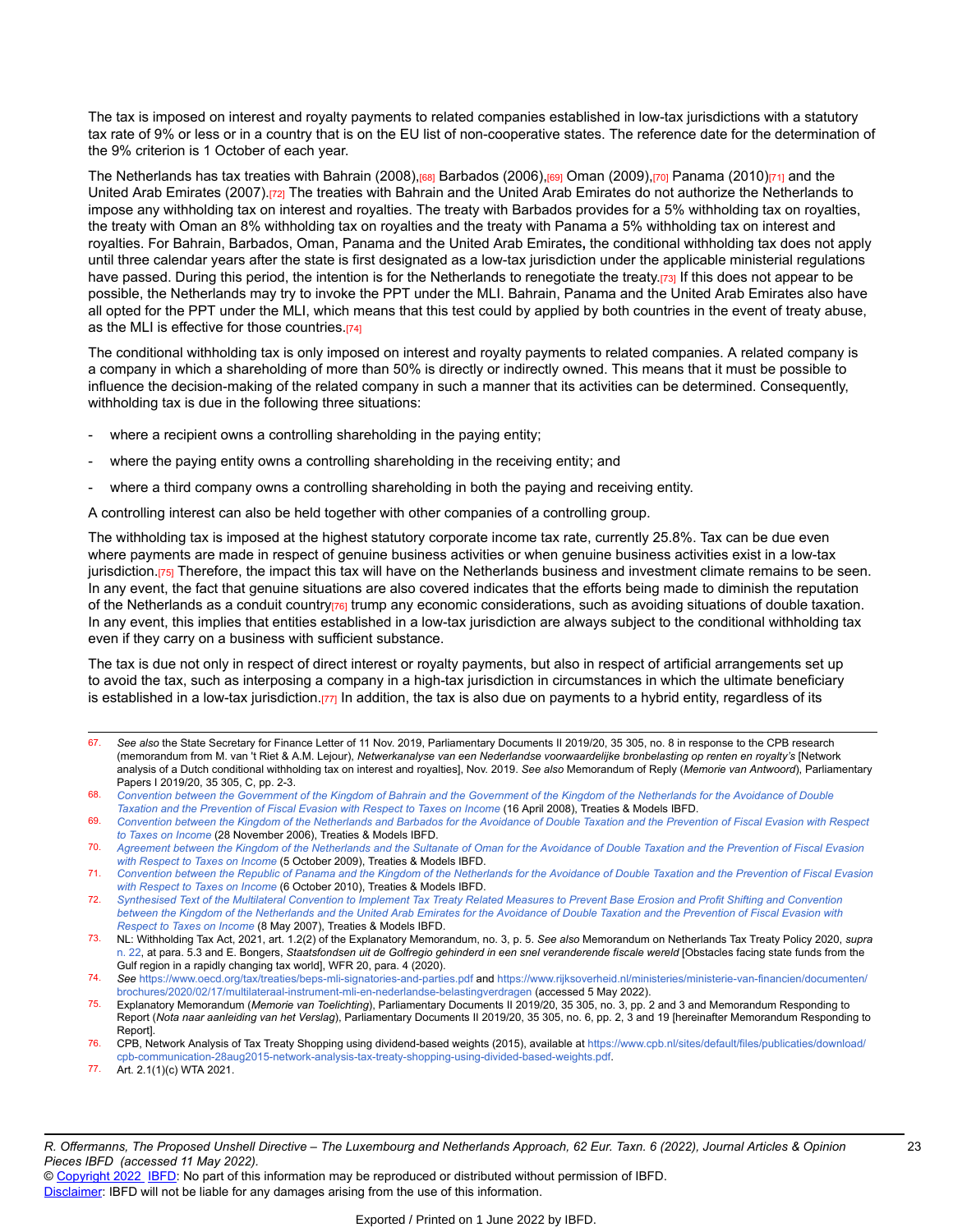location.<sup>[78]</sup> In the latter situation, the withholding tax is due if an entity is classified as non-transparent in the Netherlands and transparent in the country of the recipient or vice versa. An escape clause applies under which the withholding tax is not imposed if all participants in the hybrid entity are treated as the beneficiaries of the interest and royalty payments and those recipients would not have been subject to the withholding tax had they have received the payments directly from the Netherlands.[79] This escape rule also applies if none of the participants have a qualifying interest in the hybrid.[80]

One month after the end of the calendar year, a tax declaration must be filed along with payment of the conditional withholding tax. The conditional withholding tax is a final levy, which means that it cannot be deducted from the corporate income taxien or offset against tax due by a Netherlands PE of the foreign company established in a low-tax jurisdiction.

The tax can apply in conjunction with the interest and royalties deduction restrictions and the abuse provision concerning hybrid entities resulting from the Amending Directive to the 2016 Anti-Tax Avoidance Directive (2017/952) (ATAD 2).<sup>[82]</sup>

In 2024, a similar tax will be introduced for dividends.[83] This means that a tax, at the highest corporate income tax rate, will become due in the following situations:

- profit distributions within a group of companies to entities established in a low-tax jurisdiction, including distributions by nonholding cooperatives; and
- abuse situations, i.e. a situation in which an artificial structure is set up to avoid the imposition of dividend withholding tax.

#### **6.6. DAC6**

DAC6, which imposes an obligation to report aggressive cross-border structures, was implemented in the Netherlands by a law of 27 December 2019, an update to the Implementing Decree relating to the Law on Assistance in International Tax Matters and a Decree of 24 June 2020.[84]

Hallmark 3b of DAC6 targets schemes that include circular transactions of funds through interposed entities without a primary commercial function or transactions that offset or cancel each other out or have other similar characteristics.[85] This hallmark may also target pure conduit companies that are not established for commercial reasons, but are mainly interposed for tax savings reasons in circumstances in which, following a favourable tax treatment, the payments again return to the Member State of origin.

The Explanatory Memorandum to the Law Implementing the EU Directive on Reportable Cross-Border Arrangements includes various clarifications that may also be relevant to conduit companies.[86] The Explanatory Memorandum clarifies that hallmark C.1. on arrangements involving deductions of cross-border payments between associated enterprises applies with regard to:

- payments to companies subject to a rate of zero or almost zero, i.e. a statutory rate of between 0% and 1%;
- an object exemption, under which certain types of payments are exempt from tax; and
- preferential tax regimes.

To provide more clarification and certainty on the practical application of the main benefit test and its related hallmarks, the Netherlands tax authorities have issued guidelines and have also created a knowledge database on mandatory disclosure rules/DAC6.<sup>[87]</sup>

<sup>78.</sup> Art. 2.1(1)(d) and (e) WTA 2021.

<sup>79.</sup> Art. 2.1(4) WTA 2021.

<sup>80.</sup> NL: Parliamentary Documents, Upper House, 35 928, no. 7, at paras. 2, 5, and 10-12 (6 Oct. 2021).<br>81. Art. 10(1)(f) CITA

<sup>81.</sup> Art. 10(1)(f) CITA.<br>82. Council Directive

<sup>82.</sup> Council Directive (EU) 2017/952 of 29 May 2017 Amending Directive (EU) 2016/1164 as Regards Hybrid [Mismatches](https://research.ibfd.org/#/doc?url=/linkresolver/static/eulaw_dir_2017_952%23eulaw_dir_2017_952) with Third Countries, Primary Sources IBFD.

<sup>83.</sup> NL: Parliamentary Documents II 2020-2021, no. 35779, no. 2, Law on a conditional withholding tax on dividends [Wet conditionele bronbelasting op dividenden]. The Netherlands already imposes a dividend withholding tax at the rate of 15%.

<sup>84.</sup> NL: [Law implementing the EU Directive on reportable cross-border arrangements](https://wetten.overheid.nl/BWBR0043034/2020-07-01) [Wijziging van de Wet op de internationale bijstandsverlening bij de heffing van belastingen en de Algemene wet inzake rijksbelastingen in verband met de implementatie van Richtlijn (EU) 2018/822], Official Gazette no. 2019, 509 (27 Dec. 2019) and NL: Decree No. 2020-11382, Guidance on reporting obligation for cross-border arrangements [Leidraad meldingsplicht grensoverschrijdende constructies] of 24 June 2020, available at <https://zoek.officielebekendmakingen.nl/stcrt-2020-34991.html>(accessed 5 May 2022). 85. This hallmark was implemented by NL: Law on International Assistance in Tax Matters (WIB), art. 2d(1)(c).

<sup>86.</sup> NL: Explanatory Memorandum to Bill proposal 35255 implementing the EU Directive on reportable cross-border arrangements [Toelichtende nota bij wetsvoorstel 35 255 tot wijziging van de Wet op de internationale bijstandsverlening bij de heffing van belastingen en de Algemene wet inzake rijksbelastingen in verband met de implementatie van Richtlijn (EU) 2018/822] (17 July 2019).

Directorate-General for Tax and Customs Administration/Corporate Service Professional Technology, Taxation (Directoraat-generaal Belastingdienst/ Corporate dienst Vaktechniek), *Belastingen. Meldingsplichtige grensoverschrijdende constructies* [Reportable cross-border arrangements],, available at <https://zoek.officielebekendmakingen.nl/stcrt-2020-34991.html> (accessed 25 Mar. 2022).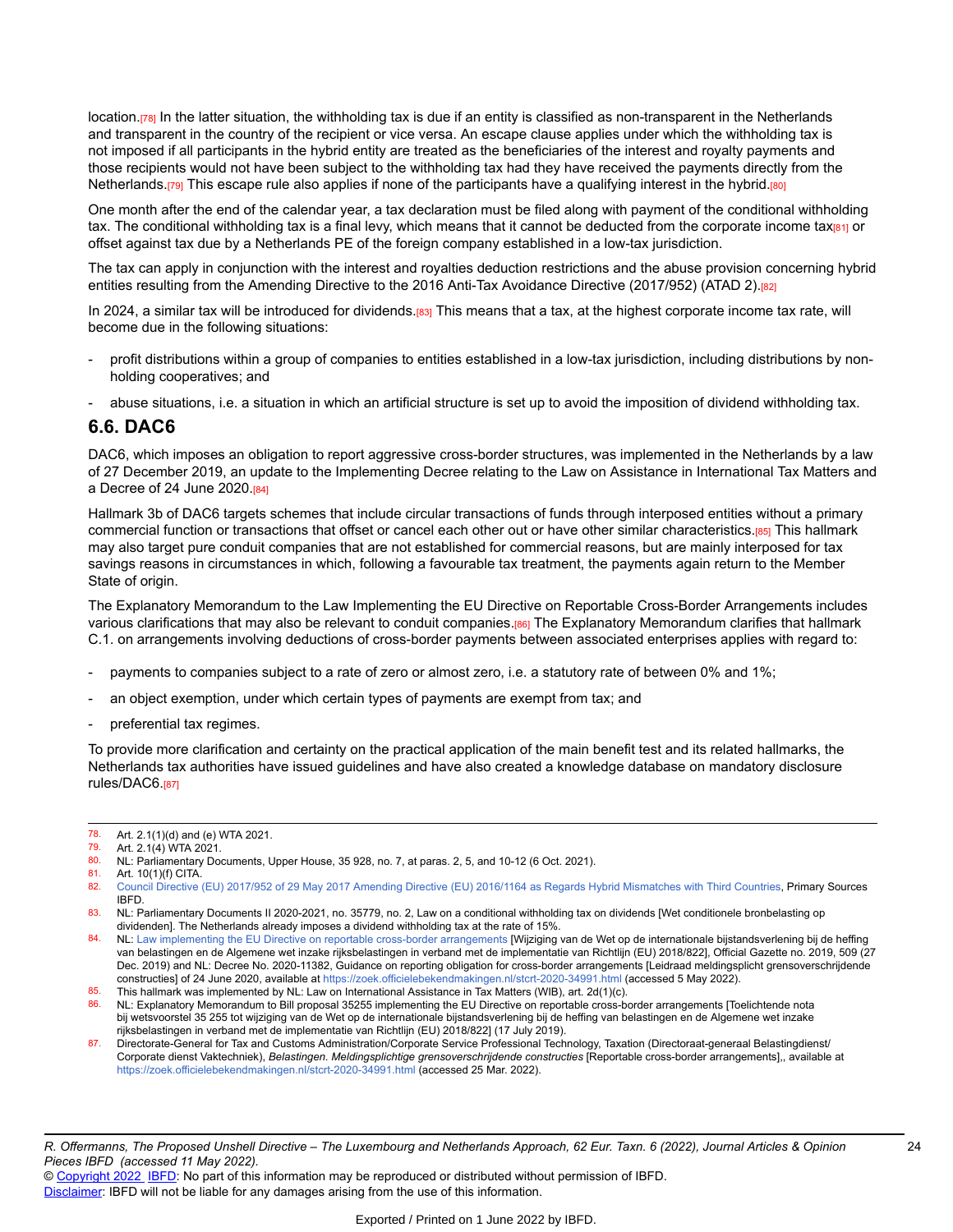This knowledge database indicates that taxpayers may request an advance tax ruling to determine whether or not the main benefit test has been met. What is decisive in applying this test is that the arrangement would not be implemented without the expected tax advantage, or that elements are added to the arrangement that result in a tax advantage and that advantage is the most important advantage or one of the most important advantages of the entire arrangement. Consequently, it must be investigated whether or not the result of an arrangement would have been the same without the application of the tax rules. In that instance, the arrangement is not tax driven.

Whether or not the main benefit test has been satisfied must be assessed on the basis of objective factors. The taxpayer's subjective intention is not relevant here, but the intent of the legislator may be an element to consider when making the assessment.

In addition, the Decree of 24 June 2020 lists various examples in which this hallmark applies. One example concerns a scenario in which an interest payment is made to a foreign parent company that has virtually no business activities, while the interest is taxed at a rate of 0%. A second concerns payments to a country with a territorial tax system that does not tax foreign income.

# **7. Report of the Ter Haar Expert Committee**

On 31 October 2021, an Expert Committee established by the Ministry of Finance (Ter Haar Committee) published its report on possible civil and fiscal law changes regarding the taxation of conduit companies (Ter Haar report).<sup>[88]</sup> This report responds to international developments concerning the combatting of abuse and the fact that the Netherlands regime for conduit companies is perceived as negative by many countries, as it encourages a significant amount of cash flow through the Netherlands by entities that often lack substance and because conduits can be used to launder money.

The Committee concludes that it is difficult to properly define conduit companies because the definition in the existing legislation has a limited scope. Therefore, the committee has listed the main characteristics of conduit companies. Conduit companies are entities established under Netherlands law that are generally used in international structures for transactions with related parties. In addition, the real presence (substance) in the Netherlands is limited because there is no office building and there are only a few employees. There are often tax, financial or legal motives behind the establishment. Big international cash flows consisting of dividends, interest, royalties, rent and lease payments from and to other countries or balance positions, such as participations in foreign subsidiaries with a high book value, are typically involved.

The reference to international structures is useful from a practical point of view. Theoretically, however, a problem could arise because, under EU law, domestic and cross-border situations cannot be treated differently when the situations are objectively comparable. A holding company in an international group that also has a company with real business activities should not be regarded as a conduit if a relationship exists between the activities of the active company in the Netherlands and the income received by the holding company.

A further gap in this respect is that the Committee does not indicate situations in which the use of a conduit company is undesirable and those in which it is acceptable.

The Committee noted that, in 2019, there were approximately 12,400 conduit companies in the Netherlands with a balance sheet total of approximately EUR 4,500 billion, which is 550% of the Netherlands gross domestic product. The interest, royalty and dividend payments flowing through those entities amounted, in the period between 2015 and 2019, to an average of EUR 170 million per year.[89] The report concluded that the majority of these amounts went to tax havens, while the ultimate beneficiary was often established in the United States.

Taking into account the number of employees and the tax revenue, conduits are of limited importance to the Netherlands economy. The amount of taxes paid by conduits in 2019 was approximately 0.2% of total tax revenue. The phenomenon of conduit companies may have a significant impact on the tax revenue of developing countries and it may result in treaty shopping through the Netherlands treaty network.

As already indicated in section [3.](https://research.ibfd.org/#/doc?url=/linkresolver/static/et_2022_06_lu_1_s_3%23et_2022_06_lu_1_s_3), the main reasons for establishing a conduit company in the Netherlands include the participation exemption, the vast Netherlands treaty network, the fact that the Netherlands does not impose a withholding tax on interest and royalties (except in respect of low-tax countries and non-cooperative states) and the ruling practice.

<sup>88.</sup> Report of the Ter Haar Committee, Naar een acceptabele doorstroom [Towards an acceptable cash flow], available at [https://open.overheid.nl/repository/](https://open.overheid.nl/repository/ronl-0816d541-5d35-4413-ae74-f27a7e51a45b/1/pdf/rapport-commissie-doorstroomvennootschappen-op-weg-naar-acceptabele-doorstroom.pdf) [ronl-0816d541-5d35-4413-ae74-f27a7e51a45b/1/pdf/rapport-commissie-doorstroomvennootschappen-op-weg-naar-acceptabele-doorstroom.pdf](https://open.overheid.nl/repository/ronl-0816d541-5d35-4413-ae74-f27a7e51a45b/1/pdf/rapport-commissie-doorstroomvennootschappen-op-weg-naar-acceptabele-doorstroom.pdf).

<sup>89.</sup> Those figures are based on IMF, Capital Income Taxation in the Netherlands *WP21/45*, available at imf.org and a report of the central planning office CPB of 2019, entitled *Doorsluisland Nederland Doorgelicht* [cash flow country the Netherlands screened], available at [https://www.cpb.nl/sites/default/files/](https://www.cpb.nl/sites/default/files/omnidownload/CPB-Policy-Brief-2019-01-Doorsluisland-NL-doorgelicht.pdf) [omnidownload/CPB-Policy-Brief-2019-01-Doorsluisland-NL-doorgelicht.pdf.](https://www.cpb.nl/sites/default/files/omnidownload/CPB-Policy-Brief-2019-01-Doorsluisland-NL-doorgelicht.pdf)

<sup>©</sup> [Copyright 2022](http://www.ibfd.org/Copyright-IBFD) [IBFD](http://www.ibfd.org): No part of this information may be reproduced or distributed without permission of IBFD. [Disclaimer:](http://www.ibfd.org/Disclaimer) IBFD will not be liable for any damages arising from the use of this information.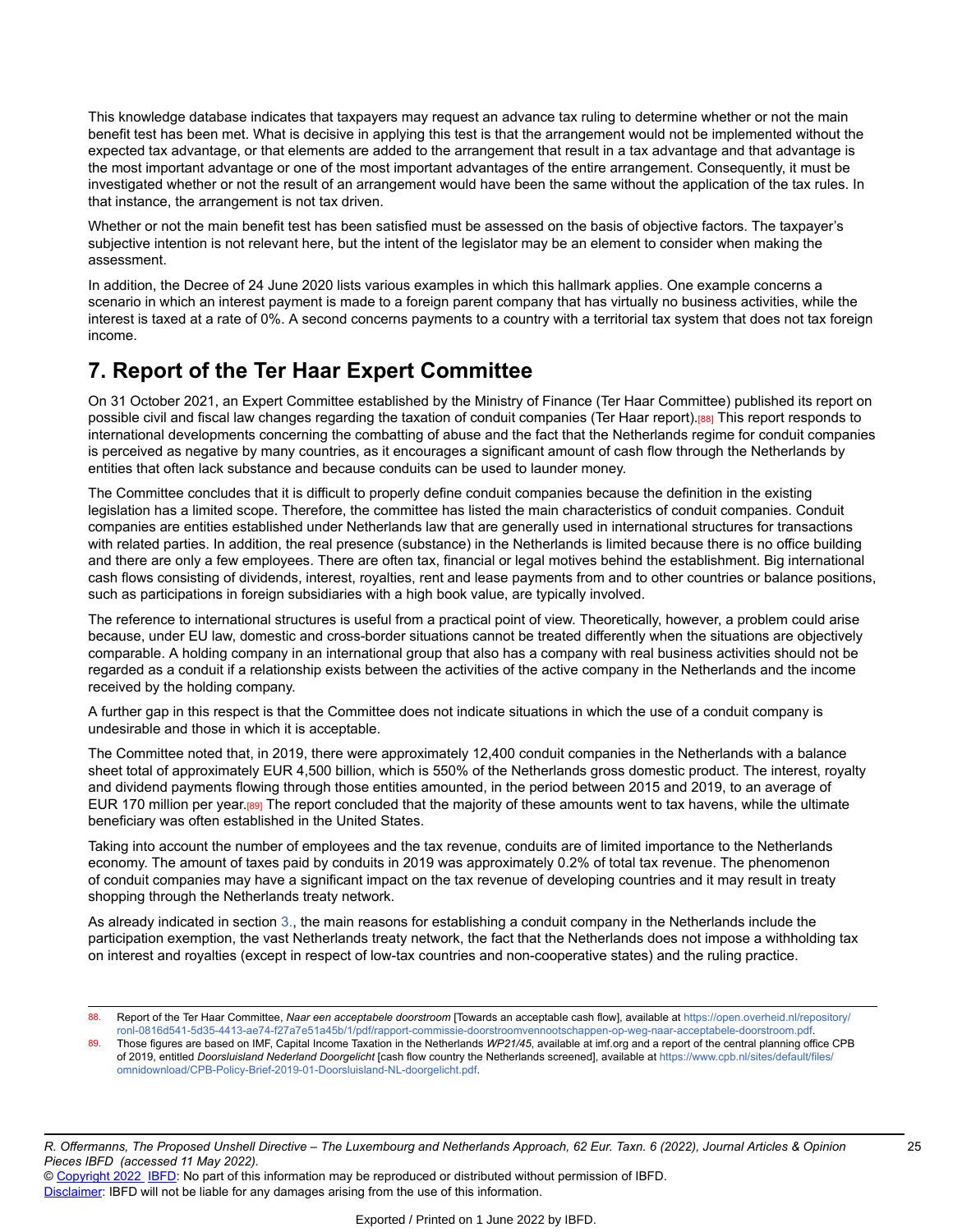Important non-tax measures for establishing a conduit company in the Netherlands include the good investment climate, the legal infrastructure (expertise), the court system and flexible company law. In addition, the Netherlands has signed many investment protection agreements, which restrict the risk to foreign investors.

In order to address the fact that a number of conduits that lack substance are still being established in the Netherlands, the Committee has outlined various key tax recommendations. First, they suggest abolishing the safe harbour in article 8c of the CITA. The abolition of this minimum risk requirement for financial service companies should make it less attractive to establish a conduit company in the Netherlands. This is because, in particular, companies should be equipped with sufficient functionality to manage such risks.

Instead, the Committee recommends introducing an open norm, under which whether or not a company bears sufficient risks, which is relevant for claiming a credit for foreign withholding tax and tax treaty benefits, should be determined on a case-bycase basis.

In combination with this measure, an increase in spontaneous exchange of information should be introduced for companies that have assumed insufficient risks. This exchange should apply, in particular, to conduits with a connecting function between the activities of group companies in an international structure.

Another addition to spontaneous exchange of information concerns exempt capital gains in respect of a transfer of shares. Under most tax treaties, the residence state of the transferring shareholder has the right to tax those gains unless the source state can apply an anti-abuse provision. In the Netherlands, such gains are tax exempt. Therefore, the Committee recommends informing the source state of such a tax-exempt transfer. This should enable that state to apply an anti-abuse provision if a vehicle is only interposed in the Netherlands to realize a tax-exempt transfer, particularly when the interposed Netherlands company lacks substance.

To reduce the use of conduits with little substance, the Committee further suggests restricting other tax benefits, such as the participation exemption and sharpening the ultimate beneficial ownership definition to avoid a situation in which higher managerial staff is listed as such. Moreover, the reporting obligation should be enhanced, for example, with respect to annual accounts, meaning that conduits should no longer qualify for the reduced reporting obligations applicable to SMEs.

In the international tax field, the Committee advocates an increase in the application of the principal purpose test to the entirety of tax treaties. This is automatically the case in situations in which both treaty partners apply the PPT under the MLI. This increase should also be applied, however, to treaties that the MLI does not apply to.

Another suggestion concerns a clear anti-abuse definition under EU law. This should result in a denial of tax benefits to interposed holding companies, as well as EU benefits, such as under the EU [Parent-Subsidiary](https://research.ibfd.org/#/doc?url=/linkresolver/static/tt_e2_79_eng_2011_tt%23tt_e2_79_eng_2011_tt) Directive (2011/96), the EU [Interest and Royalties Directive](https://research.ibfd.org/#/doc?url=/linkresolver/static/tt_e2_82_eng_2003_tt%23tt_e2_82_eng_2003_tt) (2003/49) and the participation exemption.

The Committee also advises excluding conduits from the scope of investment protection agreements. Finally, the Committee recommends that the Netherlands endorse the upcoming Proposed Unshell Directive.

The Committee has also proposed several non-tax recommendations. Since 2019, every entity in the Netherlands has to register an ultimate beneficial owner. If the ultimate beneficial owner cannot be identified, a higher management employee must be identified as such. Companies must then document why it was not possible to identify a real beneficial owner. In the Committee's view, this documentation should be included in both the company's administrative records, as well as the UBO register. In this context, it would also be beneficial to improve the search functions in that register and to further the international implementation of UBO registers in as many countries as possible.

With respect to accounting, the Committee reasons that the obligation to publish annual accounts should be extended to all group companies, which should make it harder to use conduits for abuse and money laundering purposes.

In determining whether a company is an SME or large company, what is important is data, such as assets, net turnover and number of employees. This rule is particularly relevant for holding companies.

# **8. Position of the Netherlands regarding the Ter Haar Report and Proposed Unshell Directive**

In a reaction to the Ter Haar report, the former government acknowledged that, in recent years, many measures have been taken to combat abuse, which should result in a broader tax base and more balanced taxation of multinationals.<sup>[90]</sup> Relevant examples affecting the taxation of conduit companies concern the conditional withholding tax on interest and royalty payments

90. Ministry of Finance Letter of 22 November 2022 in response to the Ter Haar report [*Kabinetsreactie Commissie Doorstroomvennootschappen*].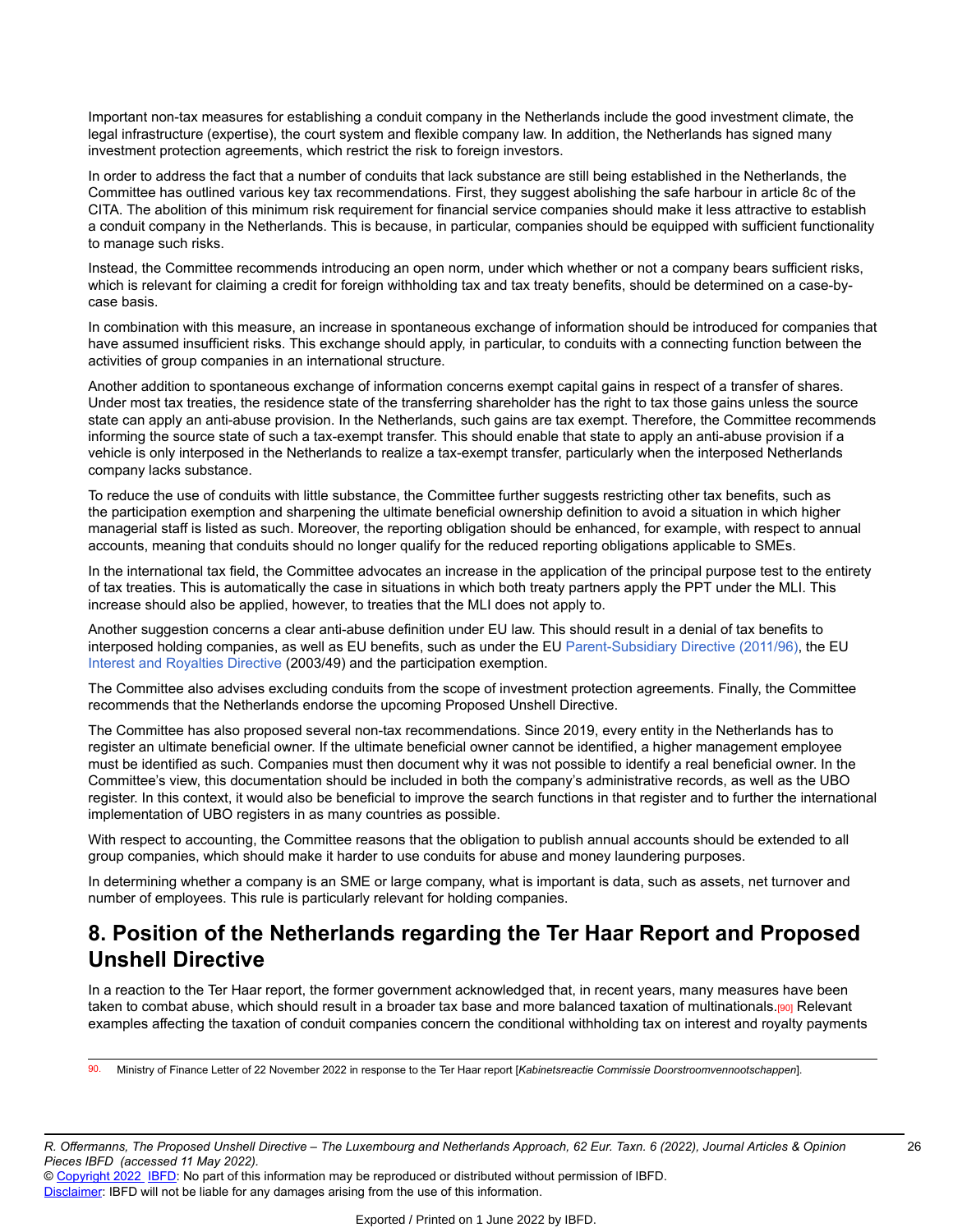to low-tax countries, the planned conditional withholding tax on dividends from 2024, increased exchange of information where companies lack substance, a reduction in the EBITDA with regard to the restriction on the deduction of excessive interest from 30% to 20% from 2022 and the tackling of treaty abuse by means of the PPT. The latter measure should prevent treaty partners from unjustifiably being restricted in their taxing rights. This measure should help restrain undesirable conduit structures.

In addition to attacking base erosion, the emphasis is on measures to fight profit shifting to low-tax countries and measures to increase exchange of information and transparency.

In line with the Committee recommendations, the Netherlands prefers multilateral solutions to combat abuse and profit shifting by conduit companies, including the Proposed Unshell Directive,[91] measures to increase information exchange and measures to restrict the advantages of the EU [Interest and Royalties Directive](https://research.ibfd.org/#/doc?url=/linkresolver/static/tt_e2_82_eng_2003_tt%23tt_e2_82_eng_2003_tt) (2003/49) and the [Parent-Subsidiary](https://research.ibfd.org/#/doc?url=/linkresolver/static/tt_e2_79_eng_2011_tt%23tt_e2_79_eng_2011_tt) Directive (2011/96).

The Netherlands government has observed that cash flow through the Netherlands during the 2015 to 2019 period amounted, on average, to EUR 170 billion per year, of which EUR 32 billion went to low-tax jurisdictions. This should disappear as a result of the conditional withholding tax on interest and royalties.

The Netherlands government has also noted that, in line with the Proposed Unshell Directive, [92] the Netherlands, since 2014, already exchanges information about (financial) service companies with a lack of substance. Since mid-2019, rulings are only granted to companies that have an economic nexus with the Netherlands. For an exemption from dividend withholding tax, the real presence of a shareholder in his country of residence is decisive. The Netherlands also intends to apply the PPT under its tax treaties.

Because tax avoidance can be combatted most effectively through multilateral measures, the Netherlands regards the Proposed Unshell Directive as indispensable. This is because, in particular, it creates a level playing field and furthers the attractiveness of the Netherlands investment climate for active companies. Consequently, the Netherlands supports the implementation of the Proposed Unshell Directive.

The Netherlands considers that the small amount of revenue it receives from cash flow companies is outweighed by the negative effects for developing countries. The Netherlands regards a key solution to be transparency towards countries with a tax interest in cash flows, which should enable those countries to tax relevant payments. In this context, the government endorses the recommendation of the Ter Haar Committee that the benefits of the EU [Parent-Subsidiary](https://research.ibfd.org/#/doc?url=/linkresolver/static/tt_e2_79_eng_2011_tt%23tt_e2_79_eng_2011_tt) Directive (2011/96) and the EU [Interest and Royalties Directive](https://research.ibfd.org/#/doc?url=/linkresolver/static/tt_e2_82_eng_2003_tt%23tt_e2_82_eng_2003_tt) (2003/49), as well as treaty benefits, should no longer be granted to conduits.

Therefore, the Netherlands government takes the view that it should be investigated whether or not the current abuse provisions in tax treaties between EU Member States, such as the PPT, suffice to deny such benefits or if further provisions must be included.

The taxing rights regarding cash flows within the European Union are considered to be clear but the government is in doubt regarding structures with related companies that are established in third countries.

The significant number of steps proposed to determine whether there is abuse by means of conduits is regarded as complex, which means that it will not always be possible to exchange information within 30 days. The issues that need attention, therefore, are proportionality and an efficient and practicable exchange of information method. In any event, it should be guaranteed that all Member States of related companies should be informed regarding a structure involving a conduit to ensure that tax is levied by the correct Member State.

Due to the complexity of the Proposed Unshell Directive, the Netherlands government doubts whether implementation by 1 January 2024 is feasible.

As to competence, the Netherlands view is that the European Commission is competent to issue such a proposal based on article 115 of the Treaty on the [Functioning](https://research.ibfd.org/#/doc?url=/linkresolver/static/tt_e2_00_eng_1992_tt%23tt_e2_00_eng_1992_tt) of the European Union ([TFEU](https://research.ibfd.org/#/doc?url=/linkresolver/static/tt_e2_00_eng_1992_tt%23tt_e2_00_eng_1992_tt)) (2007), which allows the Commission to propose Directives for the adjustment of legal and administrative provisions that influence the establishment and functioning of the internal market. Also, the subsidiarity principle is deemed to be met because abuse situations involving conduits must be combatted at the EU level. The proportionality condition is also deemed to be met, as the proposal clearly defines conduits and the consequences that should be attached to abuse. This should result in a level playing field. The scope of the Proposed Unshell Directive, however, is considered to be very broad, particularly in the area of exchange of information. This may harm implementation. Issues that the government is focussed on include an extension of the 30-day period for information exchange,

<sup>91.</sup> Attachment to NL: Parliamentary documents II 2020/21, 21112, no. 3148 (fiche: Announcement/Recommendation Taxation of companies in the 21th century [*Mededeling/aanbeveling Belastingheffing van ondernemingen in de 21e eeuw*]).

<sup>92.</sup> Parliamentary Document, Fiche 1 on the Directive against the abuse of conduit companies in the tax area and amendment of the administrative cooperation directive [Richtlijn tegengaan misbruik doorstroomvennootschappen op fiscaal vlak en aanpassing van administratieve samenwerkingsrichtlijn] (21 Jan. 2022), available at<https://www.rijksoverheid.nl/documenten/kamerstukken/2022/02/21/fiche-1-richtlijn-doorstroomvennootschappen>(accessed 5 May 2022).

<sup>©</sup> [Copyright 2022](http://www.ibfd.org/Copyright-IBFD) [IBFD](http://www.ibfd.org): No part of this information may be reproduced or distributed without permission of IBFD. [Disclaimer:](http://www.ibfd.org/Disclaimer) IBFD will not be liable for any damages arising from the use of this information.